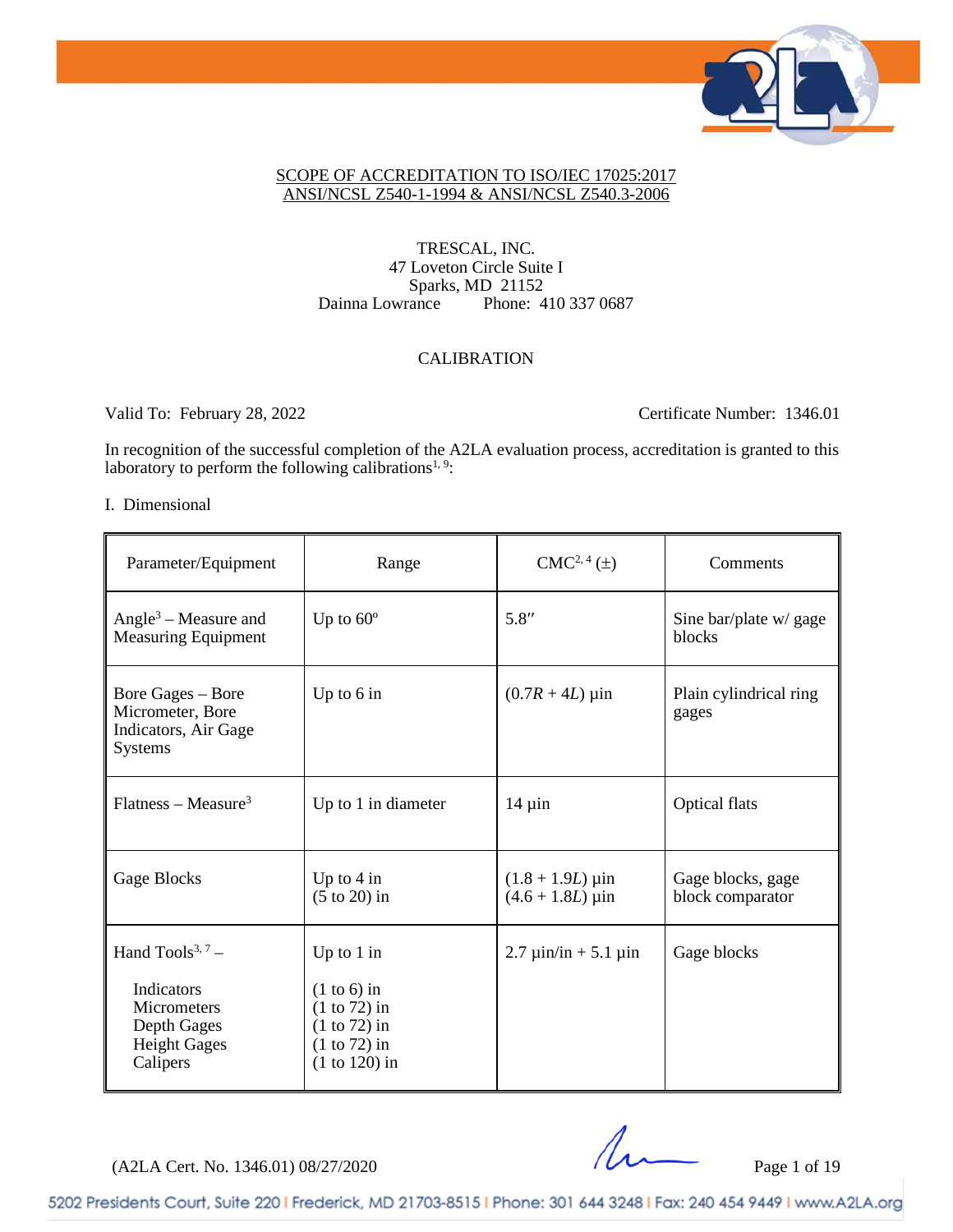| Parameter/Equipment                                                         | Range                               | $CMC2, 4(\pm)$                           | Comments                                    |
|-----------------------------------------------------------------------------|-------------------------------------|------------------------------------------|---------------------------------------------|
| <b>Height Master</b>                                                        | Up to $24$ in                       | $(39 + 6.7L) \,\mu \text{in}$            | Gage blocks w/ electronic<br>amplifier      |
| Length Standards -<br>Micrometer, Gaging<br>Fixtures-Single Axis,<br>Others | Up to 48 in                         | $(10 + 8L) \,\mu \text{in}$              | Gage blocks, electronic<br>indicator, UMM   |
| Optical Comparators <sup>3</sup> -                                          |                                     |                                          |                                             |
| Linear Travel                                                               | Up to $12$ in                       | $10 \mu \text{in/in} + 74 \mu \text{in}$ | Glass scales, master balls                  |
| Magnification                                                               | 10x, 20x, 31.25x, 50x               | 0.015%                                   |                                             |
| Angle                                                                       | Angle                               | 1.8 arc minutes                          |                                             |
| Plain Cylindrical Plug<br>Gages, Pin Gages                                  | Up to $10$ in                       | $(1.8 + 7.4L) \,\mu$ in                  | UMM, gage blocks                            |
| Plain Cylindrical Ring<br>Gages                                             | $(0.125 \text{ to } 10) \text{ in}$ | $(1 + 7.5D)$ µin                         | UMM, gage blocks                            |
| Thread Plugs -                                                              |                                     |                                          |                                             |
| Simple Pitch Diameter                                                       | Up to 10 in                         | $(70 + 3.9D)$ µin                        | UMM, thread wires, gage                     |
| Major Diameter                                                              | Up to $10$ in                       | $(38 + 5.3D) \,\mu \text{in}$            | blocks                                      |
| <b>Thread Rings</b><br>(Adjustable)                                         | Up to $4$ in                        | $0.00023$ in                             | Class X thread setting<br>plugs             |
| NPT Plugs -                                                                 |                                     |                                          |                                             |
| Simple Pitch Diameter<br>Step                                               | Up to $3$ in                        | $(70 + 2D)$ µin<br>$160 \mu$ in          | UMM, thread wires, sine<br>block, indicator |

 $(A2LA$  Cert. No. 1346.01) 08/27/2020 Page 2 of 19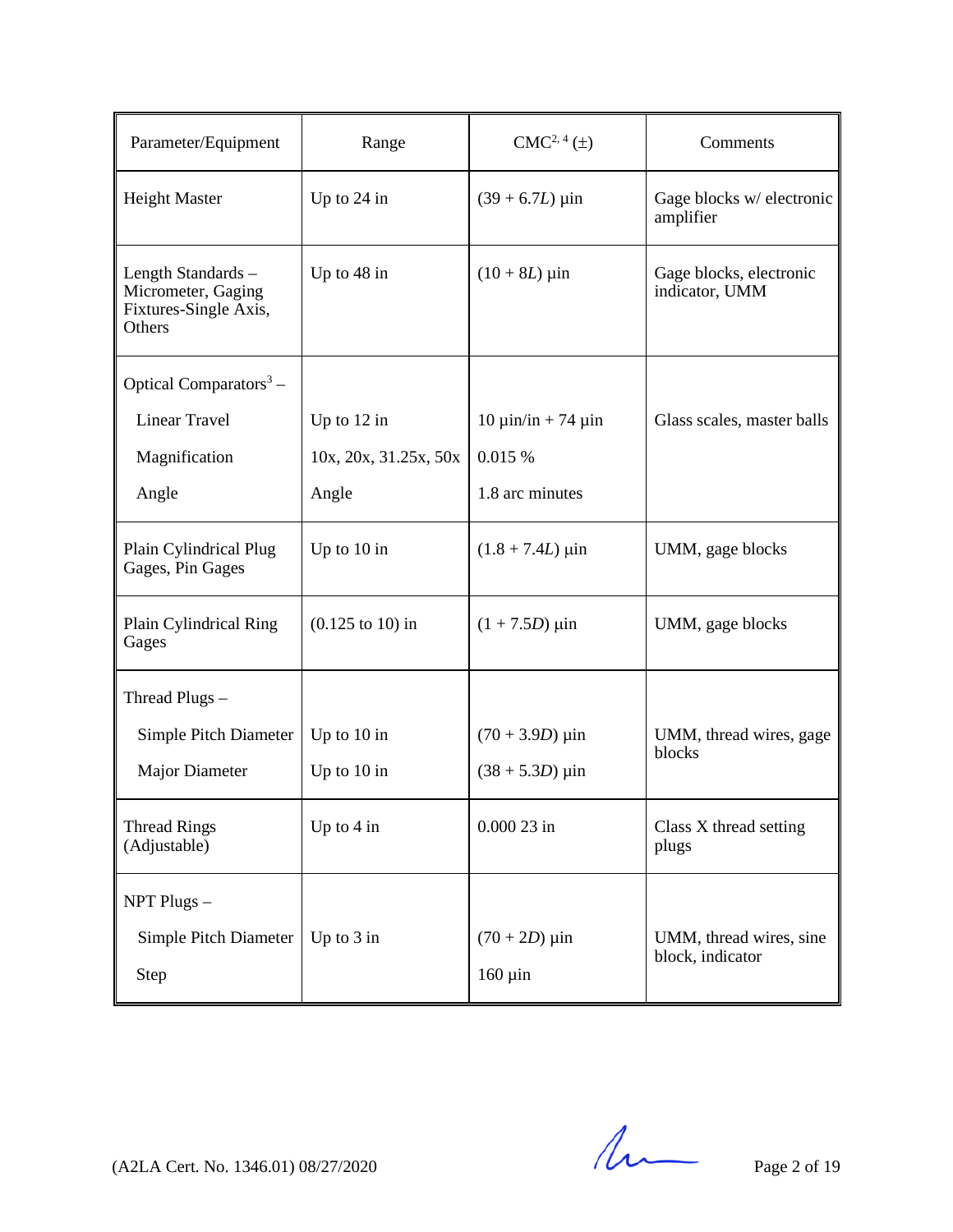| Parameter/Equipment                  | Range        | $CMC2(\pm)$  | Comments         |
|--------------------------------------|--------------|--------------|------------------|
| NPT Rings -<br><b>Pitch Diameter</b> | Up to $3$ in | $250 \mu$ in | NPT master plugs |
| (Standoff)<br>Thickness              |              | $150 \mu$ in | Indicator        |

# II. Dimensional Inspection<sup>8</sup>

| Parameter/Equipment          | Range                                                       | $CMC2, 6(\pm)$                                         | <b>Comments</b>    |
|------------------------------|-------------------------------------------------------------|--------------------------------------------------------|--------------------|
| $\parallel$ Length – Measure |                                                             |                                                        |                    |
| 1D.<br>2D                    | Up to $8 \text{ in}$<br>Up to $8 \text{ in} x 4 \text{ in}$ | $0.06\% + 350 \,\mu\text{in}$<br>$0.085% + 490 \mu$ in | Optical comparator |

# III. Electrical – DC/Low Frequency

| Parameter/Equipment                      | Range                                                                                                                                               | $CMC2, 5(\pm)$                                                                                                                                                            | Comments             |
|------------------------------------------|-----------------------------------------------------------------------------------------------------------------------------------------------------|---------------------------------------------------------------------------------------------------------------------------------------------------------------------------|----------------------|
| DC Voltage <sup>3, 7</sup> –<br>Measure  | Up to $100 \text{ mV}$<br>$(0.1 \text{ to } 1) \text{ V}$<br>(1 to 10) V<br>$(10 \text{ to } 100)$ V<br>$(100 \text{ to } 1000)$ V                  | $10 \mu V/V + 0.37 \mu V$<br>6.1 $\mu$ V/V + 0.37 $\mu$ V<br>$5.8 \mu V/V + 0.59 \mu V$<br>$8.7 \mu V/V + 37 \mu V$<br>$8.7 \mu V/V + 0.12 \ mV$                          | Agilent 3458A        |
| DC Voltage <sup>3, 7</sup> –<br>Generate | $(0 to 220)$ mV<br>$(0.22 \text{ to } 2.2)$ V<br>$(2.2 \text{ to } 11)$ V<br>$(11 \text{ to } 22)$ V<br>(22 to 220) V<br>$(220 \text{ to } 1100)$ V | $6.8 \mu V/V + 0.4 \mu V$<br>$3.7 \mu V/V + 0.7 \mu V$<br>$4.9 \mu V/V + 2.9 \mu V$<br>$4.9 \mu V/V + 4.3 \mu V$<br>$3.7 \mu V/V + 48 \mu V$<br>$4.7 \mu V/V + 0.48 \ mV$ | Fluke 5720A w/ 5725A |

 $(A2LA$  Cert. No. 1346.01) 08/27/2020 Page 3 of 19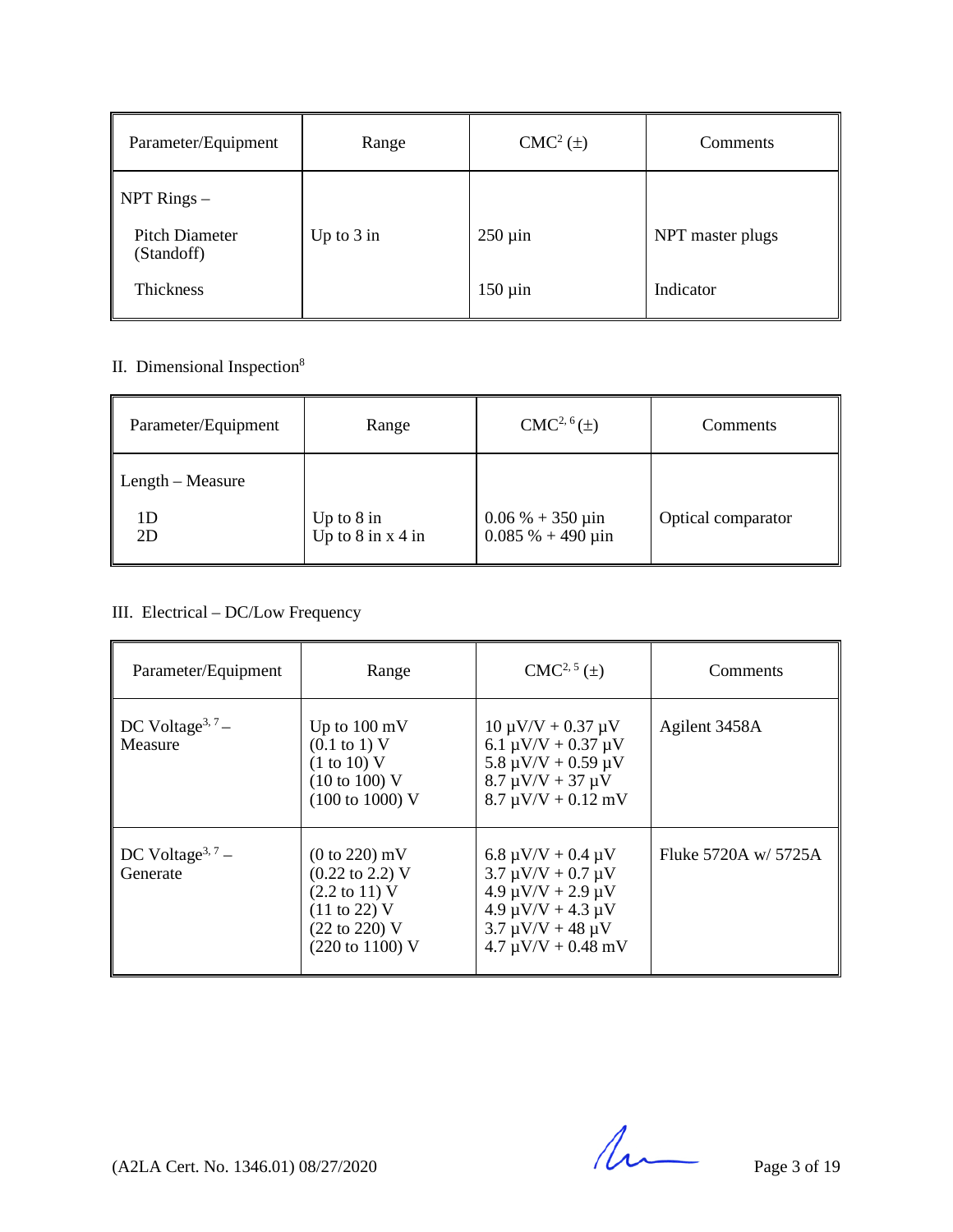| Parameter/Equipment                                       | Range                                                                                                                                                                                                                                                                                                                         | $CMC2, 5(\pm)$                                                                                                                                                                                                                                                                                                                                                    | Comments                                              |
|-----------------------------------------------------------|-------------------------------------------------------------------------------------------------------------------------------------------------------------------------------------------------------------------------------------------------------------------------------------------------------------------------------|-------------------------------------------------------------------------------------------------------------------------------------------------------------------------------------------------------------------------------------------------------------------------------------------------------------------------------------------------------------------|-------------------------------------------------------|
| DC Current <sup>3, 7</sup> – Generate                     | 0.1 nA to $220 \mu A$<br>$(0.22 \text{ to } 2.2) \text{ mA}$<br>$(2.2 \text{ to } 22) \text{ mA}$<br>$(22 \text{ to } 220) \text{ mA}$<br>$(0.22 \text{ to } 2.2)$ A<br>$(2.2 \text{ to } 11)$ A                                                                                                                              | $35 \mu A/A + 6 nA$<br>$31 \mu A/A + 7 nA$<br>$30 \mu A/A + 41 nA$<br>$41 \mu A/A + 0.70 \mu A$<br>$77 \mu A/A + 12 \mu A$<br>$0.034\% + 0.48 \text{ mA}$                                                                                                                                                                                                         | Fluke 5720A w/ 5725A                                  |
|                                                           | $(11 \text{ to } 20.5)$ A                                                                                                                                                                                                                                                                                                     | $0.10\% + 0.90 \text{ mA}$                                                                                                                                                                                                                                                                                                                                        | Fluke 5522A                                           |
|                                                           | $(20 \text{ to } 150)$ A<br>$(150 \text{ to } 1000)$ A                                                                                                                                                                                                                                                                        | $0.58 \% + 0.16A$<br>$0.60 % + 0.58A$                                                                                                                                                                                                                                                                                                                             | Fluke 5500A/coil                                      |
| DC Current <sup>3, 7</sup> – Measure                      | Up to $100 \mu A$<br>$(0.1 \text{ to } 1) \text{ mA}$<br>$(1 to 10)$ mA<br>$(10 to 100)$ mA<br>$(0.1 \text{ to } 1)$ A<br>(1 to 300) A                                                                                                                                                                                        | $17 \mu A/A + 0.80 \text{ nA}$<br>$17 \mu A/A + 5 nA$<br>$17 \mu A/A + 50 nA$<br>$31 \mu A/A + 0.5 \mu A$<br>$0.01\% + 10 \mu A$<br>0.026 %                                                                                                                                                                                                                       | Agilent 3458A<br>Guildline 9230/300,<br>Agilent 3458A |
|                                                           |                                                                                                                                                                                                                                                                                                                               |                                                                                                                                                                                                                                                                                                                                                                   |                                                       |
| DC Resistance <sup>3, 7</sup> –<br>Generate, Fixed Points | $0\,\Omega$<br>$1 \Omega$<br>$1.9 \Omega$<br>$10 \Omega$<br>$19\Omega$<br>$100 \Omega$<br>$190 \Omega$<br>1 k $\Omega$<br>$1.9 k\Omega$<br>$10 \text{ k}\Omega$<br>$19 k\Omega$<br>$100 \text{ k}\Omega$<br>$190 \text{ k}\Omega$<br>$1 M\Omega$<br>$1.9 M\Omega$<br>$10 \text{ M}\Omega$<br>$19 \text{ M}\Omega$<br>$100$ ΜΩ | $40 \mu\Omega$<br>95 $\mu\Omega$<br>$0.18$ m $\Omega$<br>$0.26 \text{ m}\Omega$<br>$0.49 \text{ m}\Omega$<br>$1.2 \text{ mA}$<br>$2.5 \text{ mA}$<br>$10 \text{ m}\Omega$<br>$19 \text{ mA}$<br>$0.10 \Omega$<br>$0.19 \Omega$<br>$1.3 \Omega$<br>$2.5 \Omega$<br>$21 \Omega$<br>$42 \Omega$<br>$0.40~\mathrm{k}\Omega$<br>$0.93 \text{ k}\Omega$<br>13 $k\Omega$ | Fluke 5720A                                           |

 $(A2LA$  Cert. No. 1346.01) 08/27/2020 Page 4 of 19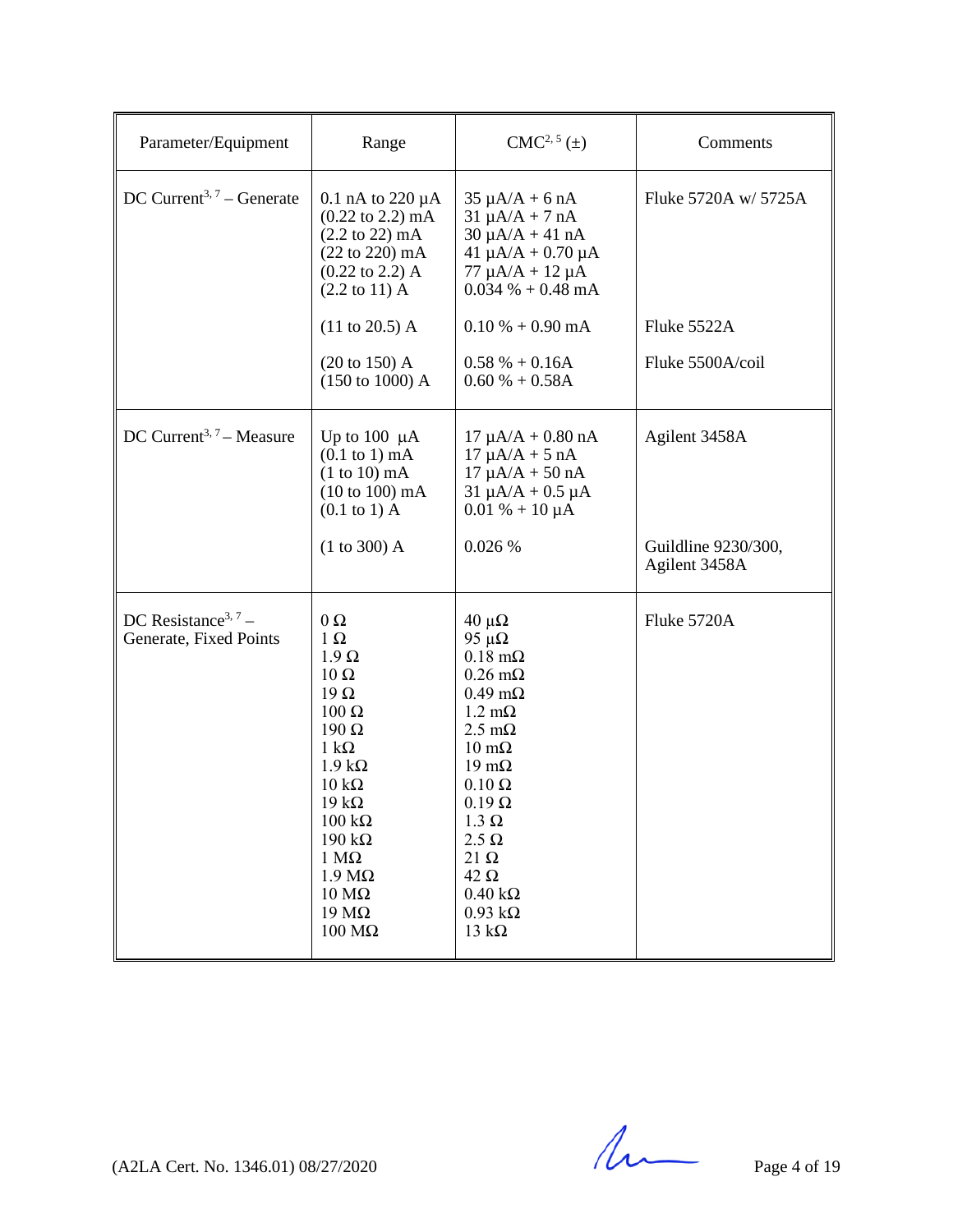| Parameter/Equipment                                                 | Range                                                                                                                                                                                                                                                                                                                                                                                                                                                                                                                                                                                                                                                       | $CMC2, 5(\pm)$                                                                                                                                                                                                                                                                                                                                                                                                                                                                                                                                                                                                                                                                  | Comments                                                               |
|---------------------------------------------------------------------|-------------------------------------------------------------------------------------------------------------------------------------------------------------------------------------------------------------------------------------------------------------------------------------------------------------------------------------------------------------------------------------------------------------------------------------------------------------------------------------------------------------------------------------------------------------------------------------------------------------------------------------------------------------|---------------------------------------------------------------------------------------------------------------------------------------------------------------------------------------------------------------------------------------------------------------------------------------------------------------------------------------------------------------------------------------------------------------------------------------------------------------------------------------------------------------------------------------------------------------------------------------------------------------------------------------------------------------------------------|------------------------------------------------------------------------|
| DC Resistance <sup>3, 7</sup> –<br>Generate, Fixed Points<br>(cont) | $0.001 \Omega$<br>$0.01 \Omega$<br>$0.1 \Omega$<br>$1 \Omega$<br>$10 \text{ k}\Omega$<br>$100 \text{ M}\Omega$<br>$1 \text{ G}\Omega$<br>$10 \text{ } G\Omega$<br>$100 \text{ } \text{G}\Omega$                                                                                                                                                                                                                                                                                                                                                                                                                                                             | 90 μ $\Omega/\Omega$<br>94 $\mu\Omega/\Omega$<br>$84 \mu\Omega/\Omega$<br>$2.5 \mu\Omega$<br>2.4 $\mu\Omega$<br>0.18%<br>0.64%<br>0.70 %<br>0.74 %                                                                                                                                                                                                                                                                                                                                                                                                                                                                                                                              | L&N 4015-B<br>Fluke 742A-1<br>Fluke 742A-10K<br><b>IET HRRS-B-5-1M</b> |
| Resistance <sup>3, 7</sup> – Generate                               | Up to 10.99 $\Omega$<br>(11 to 32.999) $\Omega$<br>(33 to 109.9999) $\Omega$<br>$(110 \text{ to } 329.9999) \Omega$<br>330 $\Omega$ to 1.099 999 k $\Omega$<br>$(1.1 \text{ to } 3.299 \text{ 999}) \text{ k}\Omega$<br>$(3.3 \text{ to } 10.999 \text{ } 99) \text{ k}\Omega$<br>(11 to 32.999 99) $k\Omega$<br>(33 to 109.9999) $k\Omega$<br>$(110 \text{ to } 329.9999) \text{ k}\Omega$<br>330 kΩ to 1.099 99 MΩ<br>$(1.1 \text{ to } 3.299 \text{ 99}) \text{ M}\Omega$<br>$(3.3 \text{ to } 10.9999) \text{ M}\Omega$<br>(11 to 32.9999) $M\Omega$<br>(33 to 109.9999) $M\Omega$<br>$(110$ to 329.999) ΜΩ<br>$(330 \text{ to } 1100) \text{ M}\Omega$ | $40 \mu\Omega/\Omega + 1.0 \text{ m}\Omega$<br>$30 \mu\Omega/\Omega + 1.5 \text{ mA}$<br>$28 \mu\Omega/\Omega + 1.4 \text{ m}\Omega$<br>$28 \mu\Omega/\Omega + 2.0 \text{ m}\Omega$<br>$28 \mu\Omega/\Omega + 2.0 \text{ m}\Omega$<br>$28 \mu\Omega/\Omega + 20 \text{ m}\Omega$<br>$28 \mu\Omega/\Omega + 20 \text{ m}\Omega$<br>$28 \mu\Omega/\Omega + 0.21 \Omega$<br>$28 \mu\Omega/\Omega + 0.21 \Omega$<br>$32 \mu\Omega/\Omega + 2.0 \Omega$<br>$32 \mu\Omega/\Omega + 2.1 \Omega$<br>$60 \mu\Omega/\Omega + 30 \Omega$<br>$0.013\% + 50\,\Omega$<br>$0.025 \% + 2.5 k\Omega$<br>$0.05\% + 3.0\,\mathrm{k}\Omega$<br>$0.30\% + 0.10\,\text{M}\Omega$<br>$1.5 % + 0.50 MΩ$ | Fluke 5522A, 4-wire<br>Fluke 5522A, 2-wire                             |
| Resistance <sup>7</sup> – Measure                                   | $(0.1 \text{ to } 1) \Omega$<br>$(1 \text{ to } 1.9) \Omega$<br>$(1.9 \text{ to } 10) \Omega$<br>$(10 \text{ to } 100) \Omega$<br>$(0.1 \text{ to } 1) \text{ k}\Omega$<br>$(1 \text{ to } 10) \text{ k}\Omega$<br>$(10 \text{ to } 19) \text{ k}\Omega$<br>$(19 \text{ to } 100) \text{ k}\Omega$<br>$(0.1 \text{ to } 1) \text{ M}\Omega$<br>$(1 \text{ to } 10) \text{ M}\Omega$<br>$(10 \text{ to } 19) \text{ M}\Omega$<br>(19 to 100) $\text{M}\Omega$                                                                                                                                                                                                | $60 \mu\Omega/\Omega$<br>$16~\mu\Omega/\Omega$<br>$13 \muΩ/Ω$<br>$14 \muΩ/Ω$<br>$14 \mu\Omega/\Omega$<br>4.8 μ $\Omega/\Omega$<br>4.8 μ $\Omega/\Omega$<br>4.9 μ $\Omega/\Omega$<br>7.3 μ $\Omega/\Omega$<br>$10 \muΩ/Ω$<br>$13 \mu\Omega/\Omega$<br>$20 \mu\Omega/\Omega$                                                                                                                                                                                                                                                                                                                                                                                                      | Fluke 5700A, Agilent<br>3458A and 742A series<br>resistors             |

 $(A2LA$  Cert. No. 1346.01) 08/27/2020 Page 5 of 19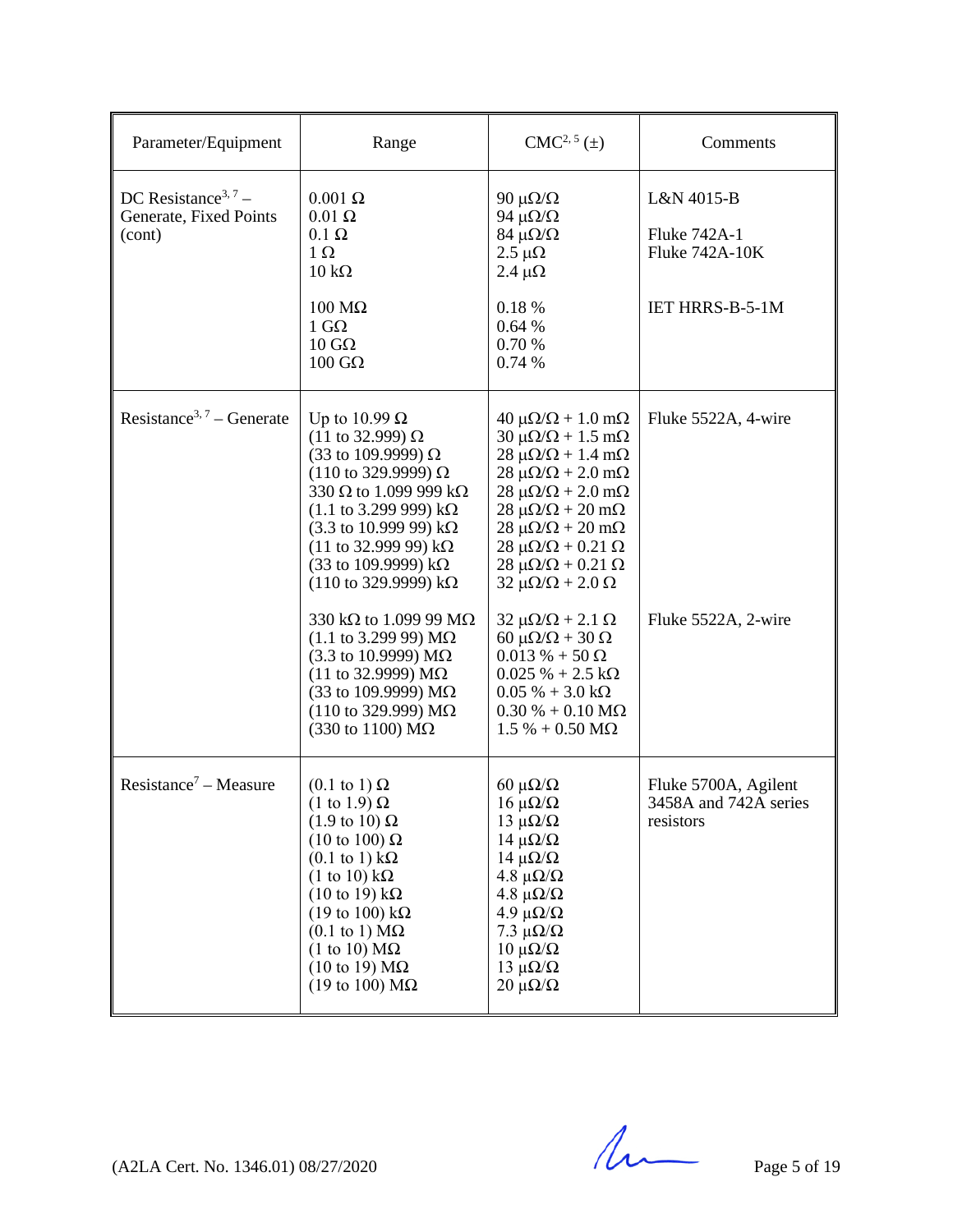| Parameter/Equipment                            | Range                                                                                                                                                                                                                                                                                                                                                                     | $CMC2, 5(\pm)$                                                                                                                                                                                                                                                                                                                                                                                                          | Comments                         |
|------------------------------------------------|---------------------------------------------------------------------------------------------------------------------------------------------------------------------------------------------------------------------------------------------------------------------------------------------------------------------------------------------------------------------------|-------------------------------------------------------------------------------------------------------------------------------------------------------------------------------------------------------------------------------------------------------------------------------------------------------------------------------------------------------------------------------------------------------------------------|----------------------------------|
| Resistance <sup>3, 7</sup> – Measure<br>(cont) | $(0 \text{ to } 1) \Omega$<br>$(1 \text{ to } 10) \Omega$<br>$(10 \text{ to } 100) \Omega$<br>$(100 \text{ to } 1000) \Omega$<br>$(1 \text{ to } 10) \text{ k}\Omega$<br>$(10 \text{ to } 100) \text{ k}\Omega$<br>$(100 \text{ to } 1000) \text{ k}\Omega$<br>$(1 \text{ to } 10) \text{ M}\Omega$<br>$(10 \text{ to } 100) \text{ M}\Omega$<br>$(0.1 \text{ to } 1)$ GQ | $82 \mu\Omega/\Omega$ + 2.4 $\mu\Omega$<br>$17 \mu\Omega/\Omega$ + 58 μ $\Omega$<br>$12 \mu\Omega/\Omega + 0.58 \text{ m}\Omega$<br>9.4 $\mu\Omega/\Omega$ + 0.58 m $\Omega$<br>$9.5 \mu\Omega/\Omega + 5.8 \text{ m}\Omega$<br>$9.7 \mu\Omega/\Omega + 58 \text{ m}\Omega$<br>$15 \mu\Omega/\Omega + 2.3 \Omega$<br>58 $\mu\Omega/\Omega$ + 0.12 k $\Omega$<br>$0.058\% + 1.2 \text{ k}\Omega$<br>$0.6\% + 12 k\Omega$ | Agilent 34420A,<br>Agilent 3458A |

| Parameter/Range                          | Frequency                                                                                                                                                                                                                                                           | $CMC2, 5(\pm)$                                                                                                                                                                                                                                                      | Comments    |
|------------------------------------------|---------------------------------------------------------------------------------------------------------------------------------------------------------------------------------------------------------------------------------------------------------------------|---------------------------------------------------------------------------------------------------------------------------------------------------------------------------------------------------------------------------------------------------------------------|-------------|
| AC Voltage <sup>3, 7</sup> –<br>Generate |                                                                                                                                                                                                                                                                     |                                                                                                                                                                                                                                                                     |             |
| Up to $2.2 \text{ mV}$                   | $(10 \text{ to } 20)$ Hz<br>$(20 \text{ to } 40)$ Hz<br>40 Hz to 20 kHz<br>$(20 \text{ to } 50)$ kHz<br>$(50 \text{ to } 100) \text{ kHz}$<br>(100 to 300) kHz<br>(300 to 500) kHz<br>$(0.5$ to 1) MHz<br>(1 to 10) MHz<br>(10 to 20) MHz<br>(20 to 30) MHz         | $0.022 \% + 4 \mu V$<br>$0.009\% + 4 \mu V$<br>$0.008 \% + 4 \mu V$<br>$0.018 \% + 4 \mu V$<br>$0.046 % + 5 \mu V$<br>$0.09\% + 10 \,\mu\text{V}$<br>$0.12 \% + 20 \mu V$<br>$0.25 \% + 20 \mu V$<br>$0.30\% + 3 \mu V$<br>$0.50\% + 3 \mu V$<br>$1.5 \% + 3 \mu V$ | Fluke 5720A |
| $(2.2 \text{ to } 22) \text{ mV}$        | (10 to 20) Hz<br>$(20 \text{ to } 40)$ Hz<br>40 Hz to 20 $kHz$<br>$(20 \text{ to } 50)$ kHz<br>$(50 \text{ to } 100) \text{ kHz}$<br>(100 to 300) kHz<br>(300 to 500) kHz<br>$(0.5 \text{ to } 1) \text{ MHz}$<br>(1 to 10) MHz<br>(10 to 20) MHz<br>(20 to 30) MHz | $0.022 \% + 4 \mu V$<br>$0.009\% + 4 \mu V$<br>$0.008\% + 4 \mu V$<br>$0.018 \% + 4 \mu V$<br>$0.046 % + 5 \mu V$<br>$0.09\% + 10 \,\mu\text{V}$<br>$0.12 \% + 20 \mu V$<br>$0.25 % + 20 \mu V$<br>$0.20\% + 3 \mu V$<br>$0.40\% + 3 \mu V$<br>$1.0\% + 3 \mu V$    |             |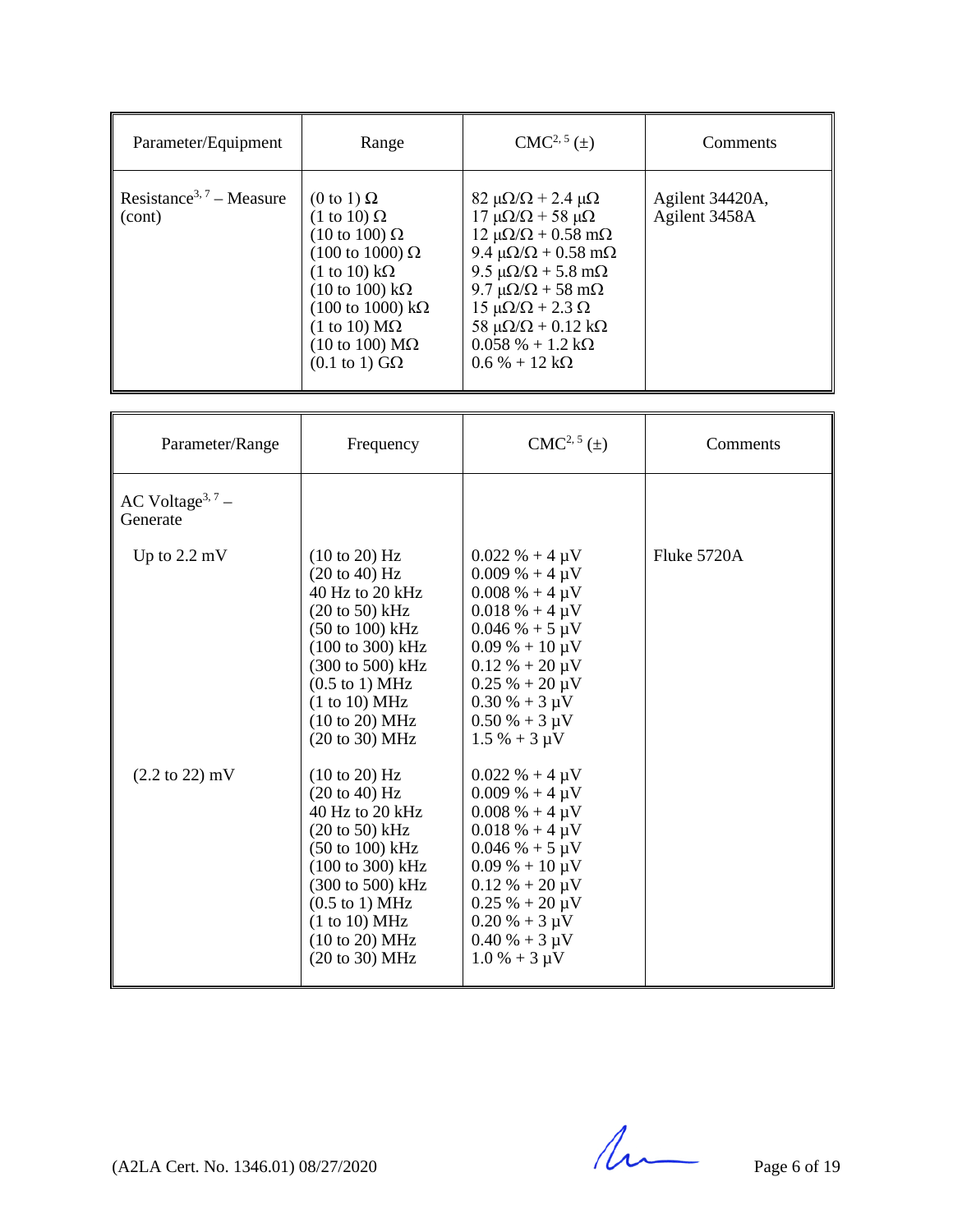| Parameter/Range                                 | Frequency                                                                                                                                                                                                                                                                                                                             | $CMC2, 5(\pm)$                                                                                                                                                                                                                                                                                                  | Comments                                         |
|-------------------------------------------------|---------------------------------------------------------------------------------------------------------------------------------------------------------------------------------------------------------------------------------------------------------------------------------------------------------------------------------------|-----------------------------------------------------------------------------------------------------------------------------------------------------------------------------------------------------------------------------------------------------------------------------------------------------------------|--------------------------------------------------|
| AC Voltage <sup>3, 7</sup> –<br>Generate (cont) |                                                                                                                                                                                                                                                                                                                                       |                                                                                                                                                                                                                                                                                                                 |                                                  |
| $(22 \text{ to } 220) \text{ mV}$               | $(10 \text{ to } 20)$ Hz<br>$(20 \text{ to } 40)$ Hz<br>40 Hz to 20 kHz<br>$(20 \text{ to } 50)$ kHz<br>$(50 \text{ to } 100) \text{ kHz}$<br>$(100 \text{ to } 300) \text{ kHz}$<br>$(300 \text{ to } 500) \text{ kHz}$<br>$(0.5 \text{ to } 1) \text{ MHz}$<br>(1 to 10) MHz<br>(10 to 20) MHz<br>$(20 \text{ to } 30) \text{ MHz}$ | $0.022 \% + 12 \mu V$<br>$0.009\% + 7 \mu V$<br>$0.008\% + 7 \mu V$<br>$0.018 \% + 7 \mu V$<br>$0.042 \% + 17 \mu V$<br>$0.075% + 20 \mu V$<br>$0.12 \% + 25 \mu V$<br>$0.25 \% + 45 \mu V$<br>$0.20\% + 3.0\,\mu\text{V}$<br>$0.40\% + 3.0\,\mu\text{V}$<br>$1.0\% + 3.0\,\mu\text{V}$                         | Fluke 5720A                                      |
| $(0.22 \text{ to } 2.2) \text{ V}$              | $(10 \text{ to } 20)$ Hz<br>$(20 \text{ to } 40)$ Hz<br>40 Hz to 20 kHz<br>$(20 \text{ to } 50)$ kHz<br>$(50 \text{ to } 100) \text{ kHz}$<br>$(100 \text{ to } 300) \text{ kHz}$<br>$(300 \text{ to } 500) \text{ kHz}$<br>$(0.5 \text{ to } 1) \text{ MHz}$<br>(1 to 10) MHz<br>(10 to 20) MHz<br>(20 to 30) MHz                    | $0.022 \% + 40 \mu V$<br>$0.009\% + 15 \mu V$<br>$0.004\% + 8.0 \,\mu\text{V}$<br>$0.007\% + 10 \,\mu\text{V}$<br>$0.011\% + 30 \mu V$<br>$0.034 \% + 80 \mu V$<br>$0.09\% + 0.20\,\text{mV}$<br>$0.15\% + 0.30$ mV<br>$0.20\% + 6.5\,\mu\text{V}$<br>$0.40\% + 6.5\,\mu\text{V}$<br>$1.0\% + 6.5\,\mu\text{V}$ |                                                  |
| $(2.2 \text{ to } 22)$ V                        | (10 to 20) Hz<br>$(20 \text{ to } 40) \text{ Hz}$<br>40 Hz to 20 kHz<br>$(20 \text{ to } 50)$ kHz<br>$(50 \text{ to } 100) \text{ kHz}$<br>(100 to 300) kHz<br>(300 to 500) kHz<br>$(0.5 \text{ to } 1) \text{ MHz}$                                                                                                                  | $0.022\% + 0.40 \text{ mV}$<br>$0.008\% + 0.15 \text{ mV}$<br>$0.004\% + 0.05$ mV<br>$0.007\% + 0.10\,\text{mV}$<br>$0.010\% + 0.20\,\text{mV}$<br>$0.026\% + 0.6$ mV<br>$0.09\% + 2.0\,\text{mV}$<br>$0.13 \% + 3.2$ mV                                                                                        |                                                  |
| (22 to 220) V*                                  | (10 to 20) Hz<br>$(20 \text{ to } 40) \text{ Hz}$<br>40 Hz to 20 kHz<br>$(20 \text{ to } 50)$ kHz<br>$(50 \text{ to } 100) \text{ kHz}$<br>$(100 \text{ to } 300) \text{ kHz}$<br>(300 to 500) kHz<br>$(0.5 \text{ to } 1) \text{ MHz}$                                                                                               | $0.022\% + 4.0$ mV<br>$0.008\% + 1.5$ mV<br>$0.005\% + 0.60$ mV<br>$0.008\% + 1.0 \text{ mV}$<br>$0.013\% + 2.5$ mV<br>$0.08\% + 16\,\text{mV}$<br>$0.42 \% + 40 mV$<br>$0.70\% + 80\,\mathrm{mV}$                                                                                                              | *220 V range subject to<br>2.2E7 V-Hz limitation |

 $(A2LA$  Cert. No. 1346.01) 08/27/2020 Page 7 of 19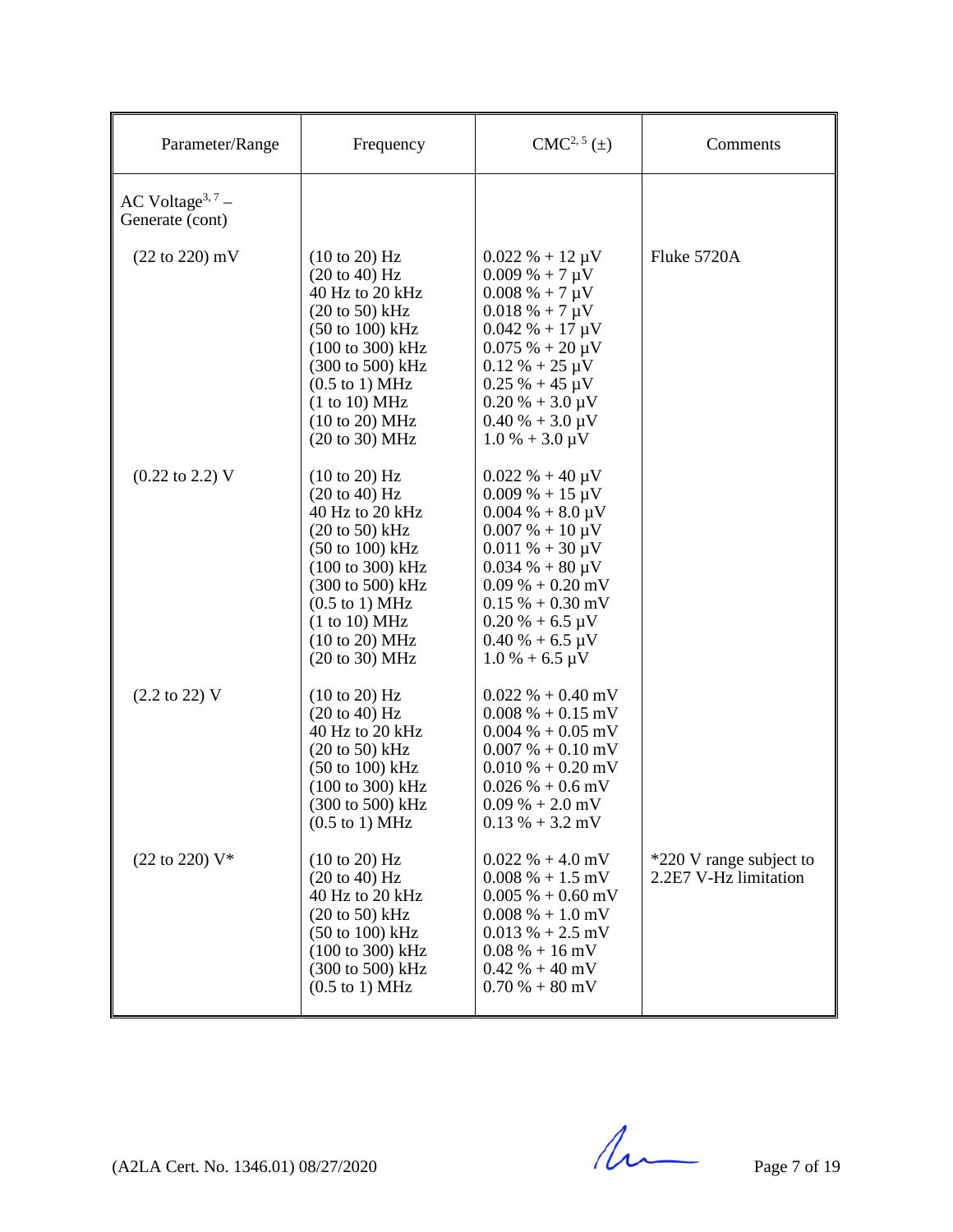| Parameter/Range                                 | Frequency                                                                                                                                                                                     | $CMC2, 5(\pm)$                                                                                                                                                                                                                    | Comments      |
|-------------------------------------------------|-----------------------------------------------------------------------------------------------------------------------------------------------------------------------------------------------|-----------------------------------------------------------------------------------------------------------------------------------------------------------------------------------------------------------------------------------|---------------|
| AC Voltage <sup>3, 7</sup> –<br>Generate (cont) |                                                                                                                                                                                               |                                                                                                                                                                                                                                   |               |
| (220 to 1100) V                                 | $(15 \text{ to } 50)$ Hz<br>50 Hz to 1 kHz                                                                                                                                                    | $0.026\% + 16 \text{ mV}$<br>$0.006\% + 3.5$ mV                                                                                                                                                                                   | Fluke 5720A   |
| (220 to 750) V                                  | $(1 to 20)$ kHz<br>$(20 \text{ to } 30)$ kHz<br>$(30 \text{ to } 50)$ kHz<br>$(50 \text{ to } 100) \text{ kHz}$                                                                               | $0.013\% + 6.0$ mV<br>$0.036\% + 11 \text{ mV}$<br>$0.036\% + 11\ mV$<br>$0.13\% + 45$ mV                                                                                                                                         |               |
| AC Voltage <sup>3, 7</sup> –<br>Measure         |                                                                                                                                                                                               |                                                                                                                                                                                                                                   |               |
| $(0.1 \text{ to } 10) \text{ mV}$               | (1 to 40) Hz<br>40 Hz to 1 kHz<br>$(1 to 20)$ kHz<br>$(20 \text{ to } 50)$ kHz<br>(50 to 100) kHz<br>(100 to 300) kHz                                                                         | $0.03\% + 3.3\,\mu\text{V}$<br>$0.02\% + 1.8 \,\mu\text{V}$<br>$0.03\% + 1.8 \,\mu\text{V}$<br>$0.10\% + 1.8 \,\mu\text{V}$<br>$0.50\% + 1.8\,\mu\text{V}$<br>$4.0\% + 1.8\,\mu\text{V}$                                          | Agilent 3458A |
| $(10 \text{ to } 100) \text{ mV}$               | (1 to 40) Hz<br>40 Hz to 1 kHz<br>$(1 to 20)$ kHz<br>$(20 \text{ to } 50)$ kHz<br>$(50 \text{ to } 100) \text{ kHz}$<br>(100 to 300) kHz<br>$(0.3 \text{ to } 1) \text{ MHz}$<br>(1 to 2) MHz | $0.007\% + 10 \,\mu\text{V}$<br>$0.007 % + 2 \mu V$<br>$0.014 \% + 2 \mu V$<br>$0.03 \% + 2 \mu V$<br>$0.08 \% + 2 \mu V$<br>$0.30\% + 10 \,\mu\text{V}$<br>$1.0\% + 10 \,\mu\text{V}$<br>$1.5\% + 10 \,\mu\text{V}$              |               |
| $100$ mV to $1V$                                | (1 to 40) Hz<br>40 Hz to 1 kHz<br>$(1 to 20)$ kHz<br>$(20 \text{ to } 50)$ kHz<br>$(50 \text{ to } 100) \text{ kHz}$<br>(100 to 300) kHz<br>$(0.3 \text{ to } 1) \text{ MHz}$<br>(1 to 2) MHz | $0.007\% + 40 \,\mu\text{V}$<br>$0.007\% + 20 \,\mu\text{V}$<br>$0.014\% + 20 \,\mu\text{V}$<br>$0.03\% + 20\,\mu\text{V}$<br>$0.08\% + 20 \,\mu\text{V}$<br>$0.30\% + 0.10\,\text{mV}$<br>$1.0\% + 0.10$ mV<br>$1.5\% + 0.10$ mV |               |
| (1 to 10) V                                     | (1 to 40) Hz<br>40 Hz to 1 kHz<br>$(1 to 20)$ kHz<br>$(20 \text{ to } 50)$ kHz<br>$(50 \text{ to } 100) \text{ kHz}$<br>(100 to 300) kHz<br>$(0.3 \text{ to } 1) \text{ MHz}$<br>(1 to 2) MHz | $0.007\% + 0.40 \text{ mV}$<br>$0.007 % + 0.20 mV$<br>$0.014\% + 0.20\,\text{mV}$<br>$0.03\% + 0.20\,\text{mV}$<br>$0.08\% + 0.20\,\text{mV}$<br>$0.30\% + 1.0\,\text{mV}$<br>$1.0\% + 1.0\,\text{mV}$<br>$1.5\% + 1.0$ mV        |               |

 $(A2LA$  Cert. No. 1346.01) 08/27/2020 Page 8 of 19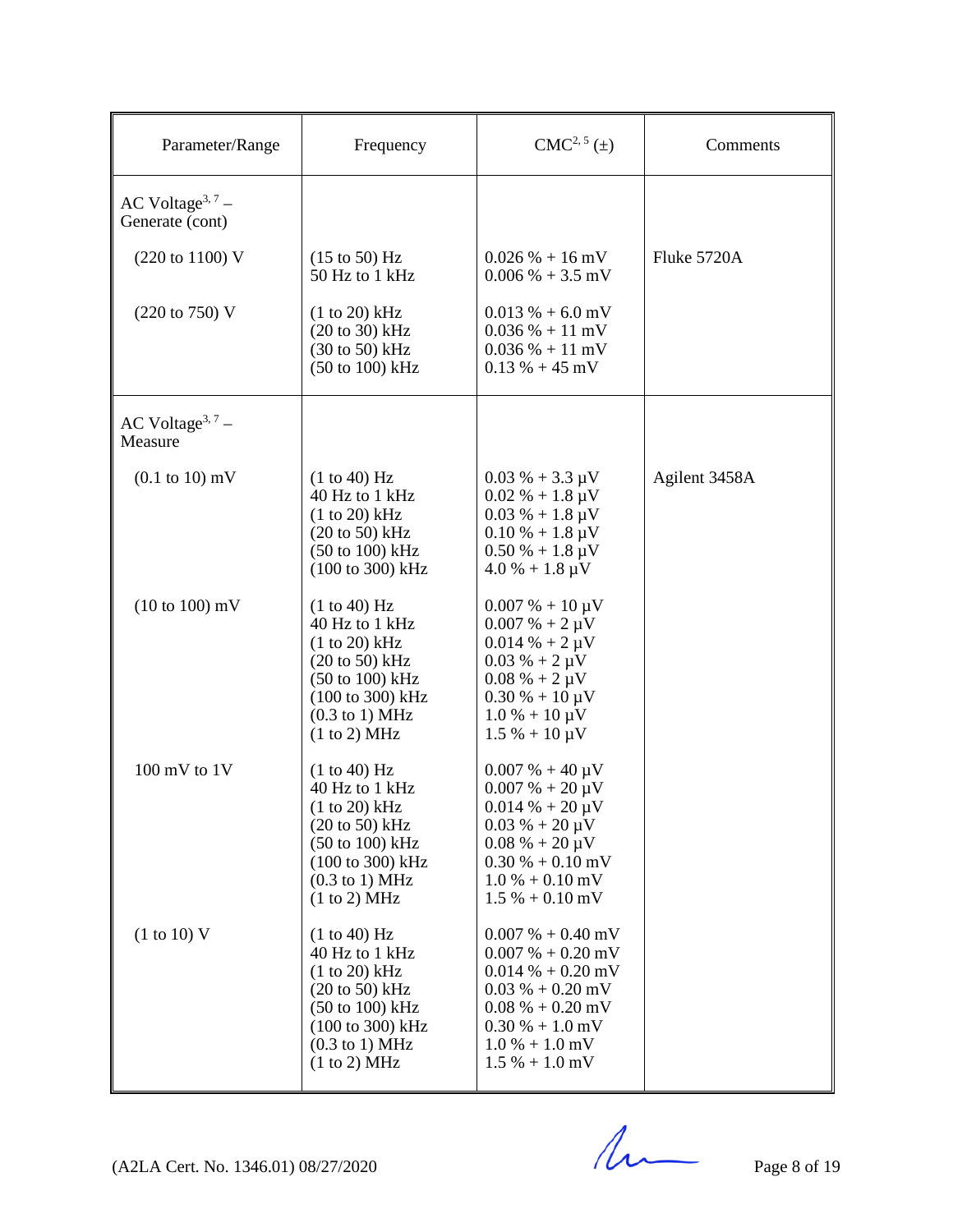| Parameter/Range                                                       | Frequency                                                                                                                                                                                                      | $CMC2, 5(\pm)$                                                                                                                                                                                      | Comments             |
|-----------------------------------------------------------------------|----------------------------------------------------------------------------------------------------------------------------------------------------------------------------------------------------------------|-----------------------------------------------------------------------------------------------------------------------------------------------------------------------------------------------------|----------------------|
| AC Voltage <sup>3, 7</sup> – Measure<br>(cont)                        |                                                                                                                                                                                                                |                                                                                                                                                                                                     |                      |
| $(10 \text{ to } 100) \text{ V}$<br>$(100 \text{ to } 707) \text{ V}$ | (1 to 40) Hz<br>40 Hz to 1 kHz<br>(1 to 20) kHz<br>$(20 \text{ to } 50)$ kHz<br>$(50 \text{ to } 100) \text{ kHz}$<br>$(100 \text{ to } 300) \text{ kHz}$<br>$(0.3 \text{ to } 1) \text{ MHz}$<br>(1 to 40) Hz | $0.02\% + 4.0$ mV<br>$0.02\% + 2.0$ mV<br>$0.02\% + 2.0\,\text{mV}$<br>$0.04\% + 2.0\ mV$<br>$0.12\% + 2.0$ mV<br>$0.40\% + 10\,\text{mV}$<br>$1.5\% + 10\,\text{mV}$<br>$0.04\% + 40\,\mathrm{mV}$ | Agilent 3458A        |
|                                                                       | 40 Hz to 1 kHz<br>$(1 to 20)$ kHz<br>$(20 \text{ to } 50)$ kHz<br>$(50 \text{ to } 100) \text{ kHz}$                                                                                                           | $0.04\% + 20\,\text{mV}$<br>$0.06\% + 20\,\text{mV}$<br>$0.12 \% + 20 mV$<br>$0.30\% + 20\,\text{mV}$                                                                                               |                      |
| AC Current – Generate <sup>3, 7</sup>                                 |                                                                                                                                                                                                                |                                                                                                                                                                                                     |                      |
| Up to $220 \mu A$                                                     | $(10 \text{ to } 20)$ Hz<br>$(20 \text{ to } 40)$ Hz<br>40 Hz to 1 kHz<br>(1 to 5) kHz<br>$(5 \text{ to } 10) \text{ kHz}$                                                                                     | $0.023 \% + 16 nA$<br>$0.014\% + 10\text{ nA}$<br>$0.011\% + 8.0nA$<br>$0.025% + 12nA$<br>$0.09\% + 65\text{ nA}$                                                                                   | Fluke 5720A w/ 5725A |
|                                                                       | $(10 \text{ to } 30) \text{ kHz}$                                                                                                                                                                              | $1.6\% + 0.40 \mu A$                                                                                                                                                                                | Fluke 5522A          |
| $(0.22 \text{ to } 2.2) \text{ mA}$                                   | $(10 \text{ to } 20)$ Hz<br>$(20 \text{ to } 40)$ Hz<br>40 Hz to 1 kHz<br>(1 to 5) kHz<br>$(5 \text{ to } 10) \text{ kHz}$                                                                                     | $0.023 \% + 41 nA$<br>$0.014\% + 36\text{ nA}$<br>$0.011\% + 36\text{ nA}$<br>$0.025 \% + 0.11 \mu A$<br>$0.09\% + 0.65\,\mu A$                                                                     | Fluke 5720A w/ 5725A |
|                                                                       | $(10 to 30)$ kHz                                                                                                                                                                                               | $1.0\% + 0.60 \mu A$                                                                                                                                                                                | Fluke 5522A          |
| $(2.2 \text{ to } 22) \text{ mA}$                                     | (10 to 20) Hz<br>$(20 \text{ to } 40) \text{ Hz}$<br>40 Hz to 1 kHz<br>(1 to 5) kHz<br>$(5 \text{ to } 10) \text{ kHz}$                                                                                        | $0.023 \% + 0.40 \mu A$<br>$0.014\% + 0.36 \mu A$<br>$0.011\% + 0.36 \mu A$<br>$0.025% + 0.56 \mu A$<br>$0.09\% + 5.0 \mu A$                                                                        | Fluke 5720A w/ 5725A |
|                                                                       | $(10 to 30)$ kHz                                                                                                                                                                                               | $0.40\% + 4.0\,\mu A$                                                                                                                                                                               | Fluke 5522A          |

 $(A2LA$  Cert. No. 1346.01) 08/27/2020 Page 9 of 19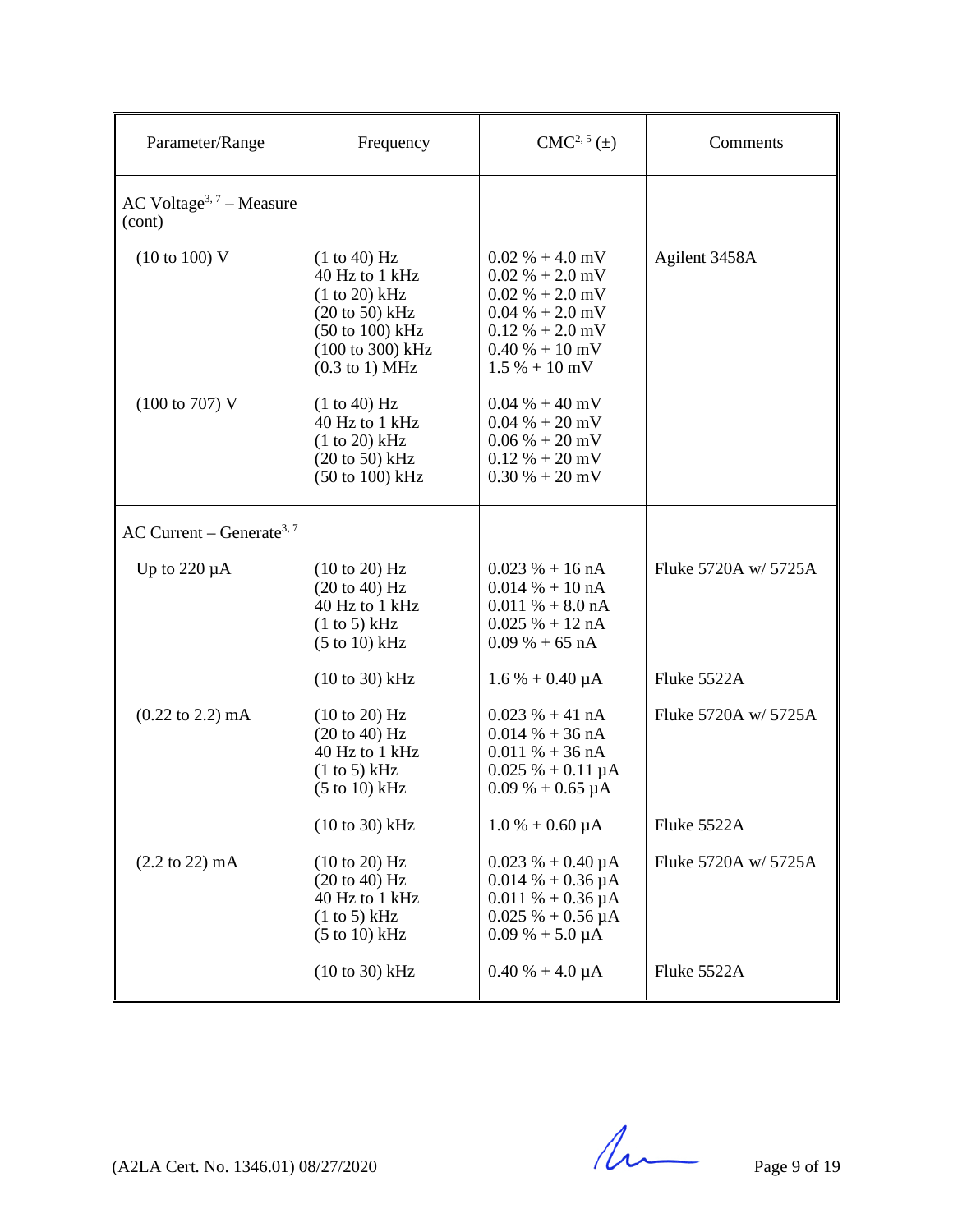| Parameter/Range                                 | Frequency                                                                                                       | $CMC2, 5(\pm)$                                                                                                           | Comments                                                         |
|-------------------------------------------------|-----------------------------------------------------------------------------------------------------------------|--------------------------------------------------------------------------------------------------------------------------|------------------------------------------------------------------|
| AC Current <sup>3, 7</sup> – Generate<br>(cont) |                                                                                                                 |                                                                                                                          |                                                                  |
| $(22 \text{ to } 220) \text{ mA}$               | (10 to 20) Hz<br>$(20 \text{ to } 40)$ Hz<br>40 Hz to 1 kHz<br>(1 to 5) kHz<br>$(5 \text{ to } 10) \text{ kHz}$ | $0.023 \% + 4.1 \mu A$<br>$0.014\% + 3.6 \mu A$<br>$0.011\% + 2.6 \mu A$<br>$0.018\% + 3.6 \mu A$<br>$0.09\% + 10 \mu A$ | Fluke 5720A w/ 5725A                                             |
|                                                 | $(10 to 30)$ kHz                                                                                                | $0.40\% + 0.20\text{ mA}$                                                                                                | Fluke 5522A                                                      |
| $(0.22 \text{ to } 2.2)$ A                      | 20 Hz to 1 kHz<br>(1 to 5) kHz<br>$(5 \text{ to } 10) \text{ kHz}$                                              | $0.024 % + 36 \mu A$<br>$0.039\% + 80 \mu A$<br>$0.60\% + 0.16$ mA                                                       | Fluke 5720A w/ 5725A                                             |
| $(2.2 \text{ to } 11) \text{ A}$                | 40 Hz to 1 kHz<br>(1 to 5) kHz<br>$(5 \text{ to } 10) \text{ kHz}$                                              | $0.04\% + 0.18 \text{ mA}$<br>$0.085\% + 0.39 \text{ mA}$<br>$0.33\% + 0.75 \text{ mA}$                                  | Fluke 5720A w/ 5725A                                             |
| $(11 \text{ to } 20.5)$ A                       | $(45 \text{ to } 100) \text{ Hz}$<br>100 Hz to 1 kHz<br>(1 to 5) kHz                                            | $0.12\% + 5.1 \text{ mA}$<br>$0.15\% + 5.1 \text{ mA}$<br>$3.0\% + 5.1 \text{ mA}$                                       | Fluke 5522A                                                      |
| $(16.5 \text{ to } 150) \text{ A}$              | $(45 \text{ to } 65)$ Hz<br>$(65 \text{ to } 440) \text{ Hz}$                                                   | $0.38 % + 0.029 A$<br>$1.0 % + 0.031 A$                                                                                  | Fluke 5522A w/ Fluke<br>5500A coil                               |
| $(150 \text{ to } 1025)$ A                      | $(45 \text{ to } 65)$ Hz<br>$(65 \text{ to } 440) \text{ Hz}$                                                   | $1.0 % + 0.031 A$<br>$1.0 % + 0.12 A$                                                                                    |                                                                  |
| AC Current – Measure <sup>3, 7</sup>            |                                                                                                                 |                                                                                                                          |                                                                  |
| $(5 \text{ to } 100) \mu\text{A}$               | (10 to 20) Hz<br>$(20 \text{ to } 45)$ Hz<br>45 Hz to 1 kHz                                                     | $0.40\% + 0.03 \mu A$<br>$0.15% + 0.03 \mu A$<br>$0.061 \% + 0.03 \mu A$                                                 | Agilent 3458A                                                    |
| $(0.1 \text{ to } 100) \text{ mA}$              | (10 to 20) Hz<br>$(20 \text{ to } 45)$ Hz<br>$(45 \text{ to } 100) \text{ Hz}$<br>$(0.1$ to 5) kHz              | $0.40\% + 0.02\%$ rng<br>$0.15 \% + 0.02 \%$ rng<br>$0.061 \% + 0.02 \%$ rng<br>$0.031\% + 0.02\%$ rng                   |                                                                  |
| $(0.1 \text{ to } 1)$ A                         | $(10 \text{ to } 20)$ Hz<br>$(20 \text{ to } 45)$ Hz<br>$(45 \text{ to } 100) \text{ Hz}$<br>$(0.1$ to 5) kHz   | $0.40\% + 0.2 \text{ mA}$<br>$0.16\% + 0.2 \text{ mA}$<br>$0.081\% + 0.2 \text{ mA}$<br>$0.10\% + 0.2 \text{ mA}$        |                                                                  |
| 100 mA to 20 A                                  | Up to 1 kHz<br>(1 to 5) kHz                                                                                     | $0.039\% + 0.032\% * F$<br>$0.041\% + 0.032\% * F$                                                                       | Agilent 3458A w/ Fluke<br>Y5020; $F$ is the applied<br>frequency |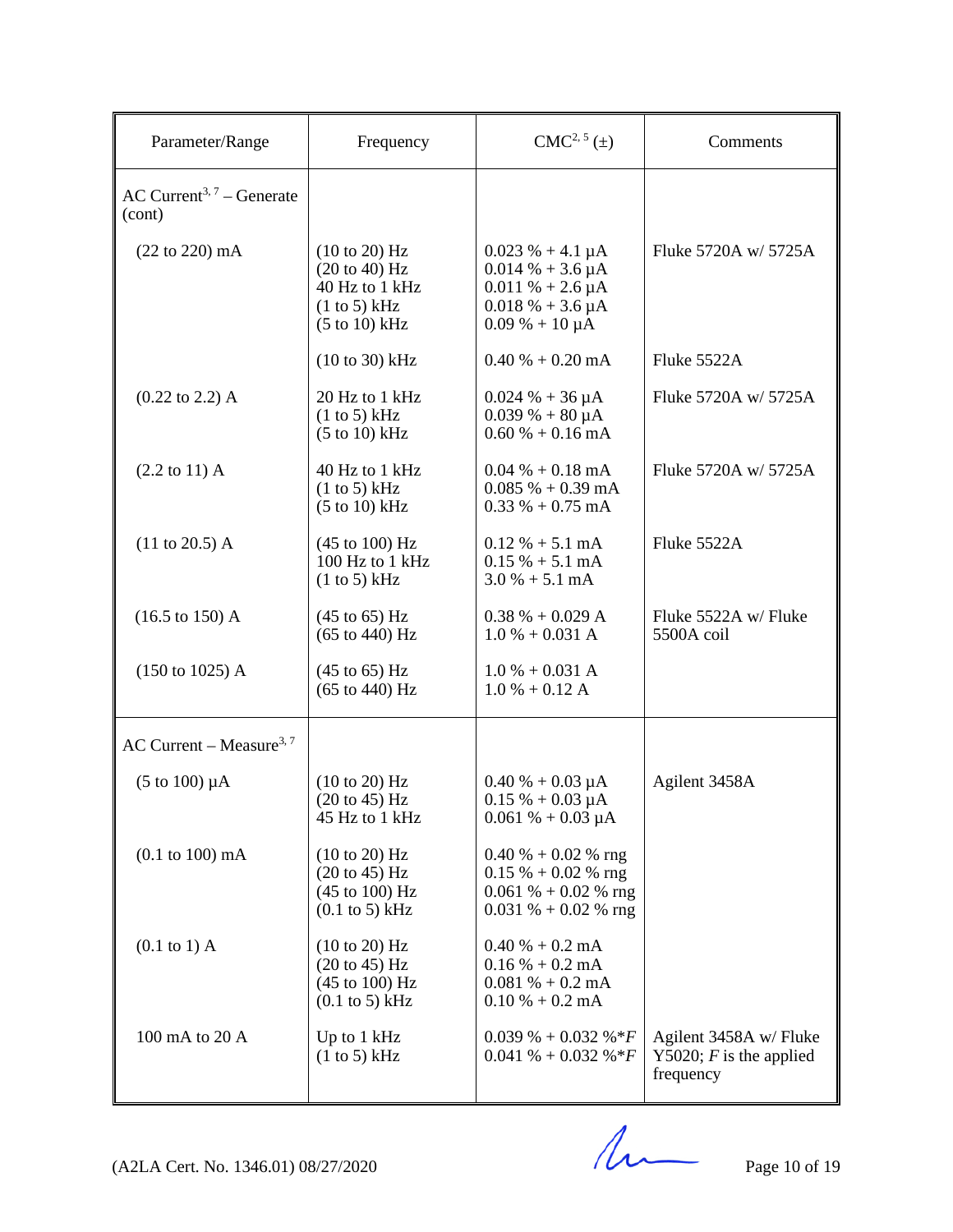| Parameter/Range                                                | Frequency     | $CMC2, 5(\pm)$     | Comments      |
|----------------------------------------------------------------|---------------|--------------------|---------------|
| Capacitance <sup>3, 7</sup> – Generate,<br><b>Fixed Points</b> |               |                    |               |
| 100 pF to 1.1 $\mu$ F                                          | $1$ kHz       | 0.03%              | GenRad 1423-A |
| Capacitance <sup>3, 7</sup> – Measure                          |               |                    |               |
| 50 pF to $1 \mu$ F                                             | 120 Hz, 1 kHz | $0.24 % + 0.19 pF$ | GenRad 1657   |
| Inductance <sup>3, 7</sup> – Measure                           |               |                    |               |
| $10 \mu H$ to $10 \mu H$                                       | 120 Hz, 1 kHz | $0.25\%$           | GenRad 1657   |

| Parameter/Equipment                                                                         | Range                                                                                                                                                                                                                                             | CMC <sup>2, 5</sup> (±)                                                                                     | Comments    |
|---------------------------------------------------------------------------------------------|---------------------------------------------------------------------------------------------------------------------------------------------------------------------------------------------------------------------------------------------------|-------------------------------------------------------------------------------------------------------------|-------------|
| <b>Electrical Calibration of</b><br>RTDs <sup>3</sup> Indicating Systems<br>$&$ Measure $-$ |                                                                                                                                                                                                                                                   |                                                                                                             |             |
| Pt 385, 100 $\Omega$                                                                        | $(-200 \text{ to } 80)$ °C<br>$(-80 \text{ to } 100)$ °C<br>$(100 \text{ to } 300)$ °C<br>$(300 \text{ to } 400)$ °C<br>(400 to 600) $^{\circ}$ C<br>$(600 \text{ to } 800)$ °C                                                                   | $0.013$ °C<br>$0.02$ °C<br>$0.024$ °C<br>$0.026$ °C<br>$0.033$ °C<br>$0.038$ °C                             | Fluke 7526A |
| Pt 3926, 100 $\Omega$                                                                       | (-200 to -80) $^{\circ}$ C<br>$(-80 \text{ to } 0)$ °C<br>(0 to 100) $^{\circ}$ C<br>$(100 \text{ to } 300)$ °C<br>$(300 \text{ to } 400)$ °C<br>(400 to 630) $^{\circ}$ C                                                                        | $0.013$ °C<br>$0.015$ °C<br>$0.017$ °C<br>$0.022$ °C<br>$0.026$ °C<br>$0.032$ °C                            |             |
| Pt 3916, 100 $\Omega$                                                                       | $(-200 \text{ to } -190)$ °C<br>$(-190 \text{ to } -80)$ °C<br>$(-80 \text{ to } 0)$ °C<br>(0 to 100) $\mathrm{^{\circ}C}$<br>$(100 \text{ to } 300)$ °C<br>$(300 \text{ to } 400)$ °C<br>(400 to 600) $^{\circ}$ C<br>$(600 \text{ to } 630)$ °C | $0.01$ °C<br>$0.013$ °C<br>$0.015$ °C<br>$0.017$ °C<br>$0.022$ °C<br>$0.026$ °C<br>$0.031$ °C<br>$0.033$ °C |             |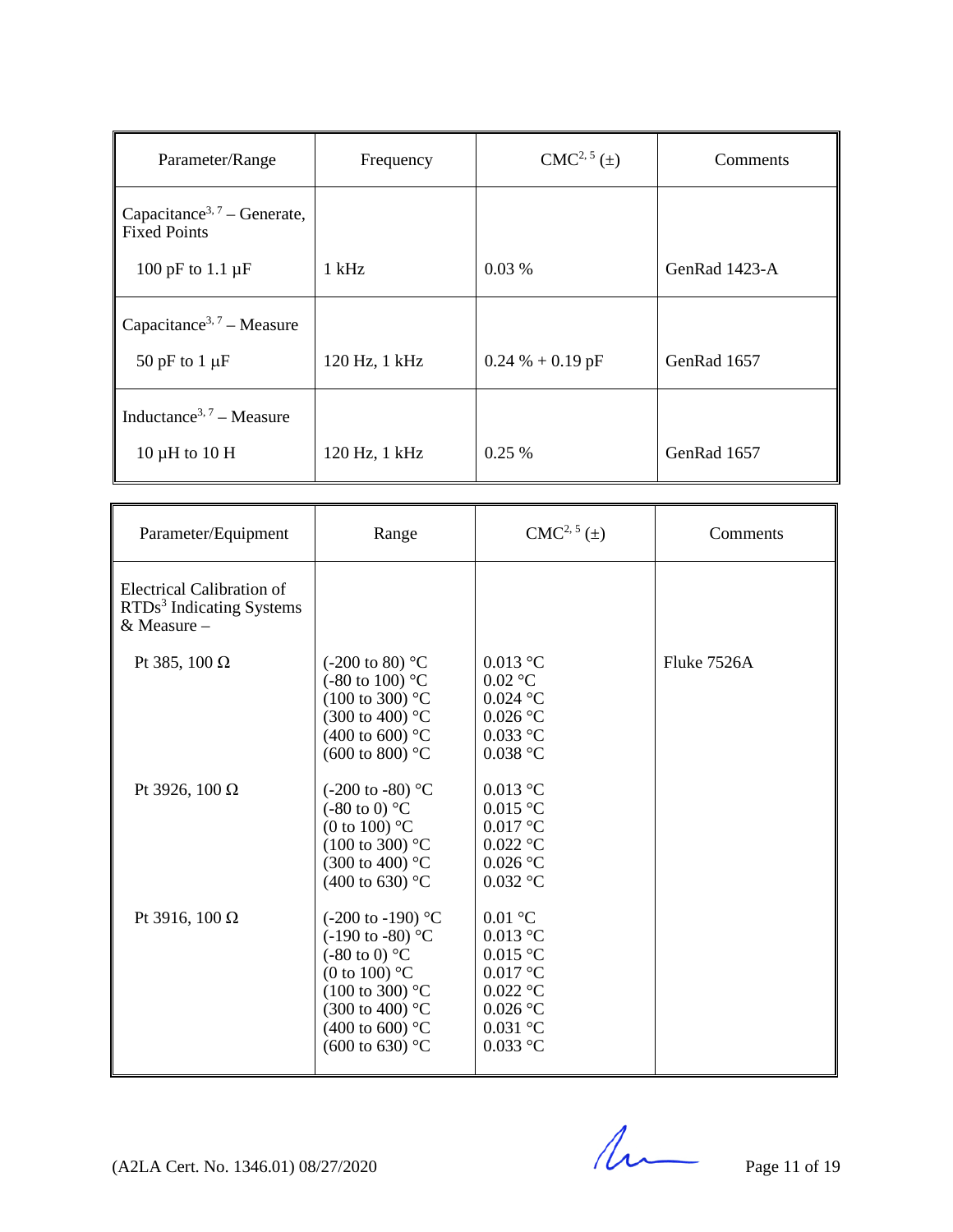| Parameter/Equipment                                                                                 | Range                                                                                                                                                                                                     | $CMC2, 5(\pm)$                                                                           | Comments    |
|-----------------------------------------------------------------------------------------------------|-----------------------------------------------------------------------------------------------------------------------------------------------------------------------------------------------------------|------------------------------------------------------------------------------------------|-------------|
| <b>Electrical Calibration of</b><br>RTDs <sup>3</sup> Indicating Systems<br>and Measure -<br>(cont) |                                                                                                                                                                                                           |                                                                                          |             |
| Pt 385, 200 $\Omega$                                                                                | $(-200 \text{ to } -80)$ °C<br>$(-80 \text{ to } 0)$ °C<br>(0 to 100) $^{\circ}$ C<br>$(100 \text{ to } 260)$ °C<br>$(260 \text{ to } 300)$ °C<br>$(300 \text{ to } 400)$ °C<br>(400 to 630) $^{\circ}$ C | $0.053$ °C<br>$0.056$ °C<br>0.06 °C<br>0.06 °C<br>$0.069$ °C<br>$0.071$ °C<br>$0.088$ °C | Fluke 7526A |
| Pt 385, 500 $\Omega$                                                                                | $(-200 \text{ to } 0)$ °C<br>(0 to 100) $^{\circ}$ C<br>$(100 \text{ to } 300)$ °C<br>(300 to 400) °C<br>(400 to 630) $^{\circ}$ C                                                                        | $0.026$ °C<br>$0.028$ °C<br>$0.034$ °C<br>$0.038$ °C<br>$0.045$ °C                       |             |
| Pt 385, 1000 Ω                                                                                      | $(-200 \text{ to } 0)$ °C<br>(0 to 100) $\mathrm{^{\circ}C}$<br>$(100 \text{ to } 300)$ °C<br>(300 to 400) °C<br>(400 to 630) $^{\circ}$ C                                                                | $0.015$ °C<br>$0.018$ °C<br>$0.024$ °C<br>$0.026\ ^{\circ}\textrm{C}$<br>$0.033$ °C      |             |
| Ni 120, 120 $\Omega$                                                                                | $(-80 \text{ to } 260)$ °C                                                                                                                                                                                | $0.009\ ^{\circ}\textrm{C}$                                                              |             |
| Cu 427, 10 $\Omega$                                                                                 | $(-100 \text{ to } 260)$ °C                                                                                                                                                                               | $0.11$ °C                                                                                |             |
| <b>SPRT</b>                                                                                         | $(-200 \text{ to } 660)$ °C                                                                                                                                                                               | $0.06\ ^{\circ}\textrm{C}$                                                               |             |
| Thermocouple <sup>3</sup> –<br>Indicating Systems and<br>Measure                                    |                                                                                                                                                                                                           |                                                                                          |             |
| Type B                                                                                              | $(600 \text{ to } 800)$ °C<br>(800 to 1550) °C<br>1550 to 1820) °C                                                                                                                                        | $0.35$ °C<br>0.28 °C<br>$0.22$ °C                                                        | Fluke 7526A |
| Type C                                                                                              | (0 to 1000) $^{\circ}$ C<br>$(1000 \text{ to } 1800)$ °C<br>$(1800 \text{ to } 2000)$ °C<br>$(2000 \text{ to } 2316)$ °C                                                                                  | $0.16\ ^{\circ}\textrm{C}$<br>$0.23$ °C<br>0.26 °C<br>$0.35~^\circ\mathrm{C}$            |             |

 $(A2LA$  Cert. No. 1346.01) 08/27/2020 Page 12 of 19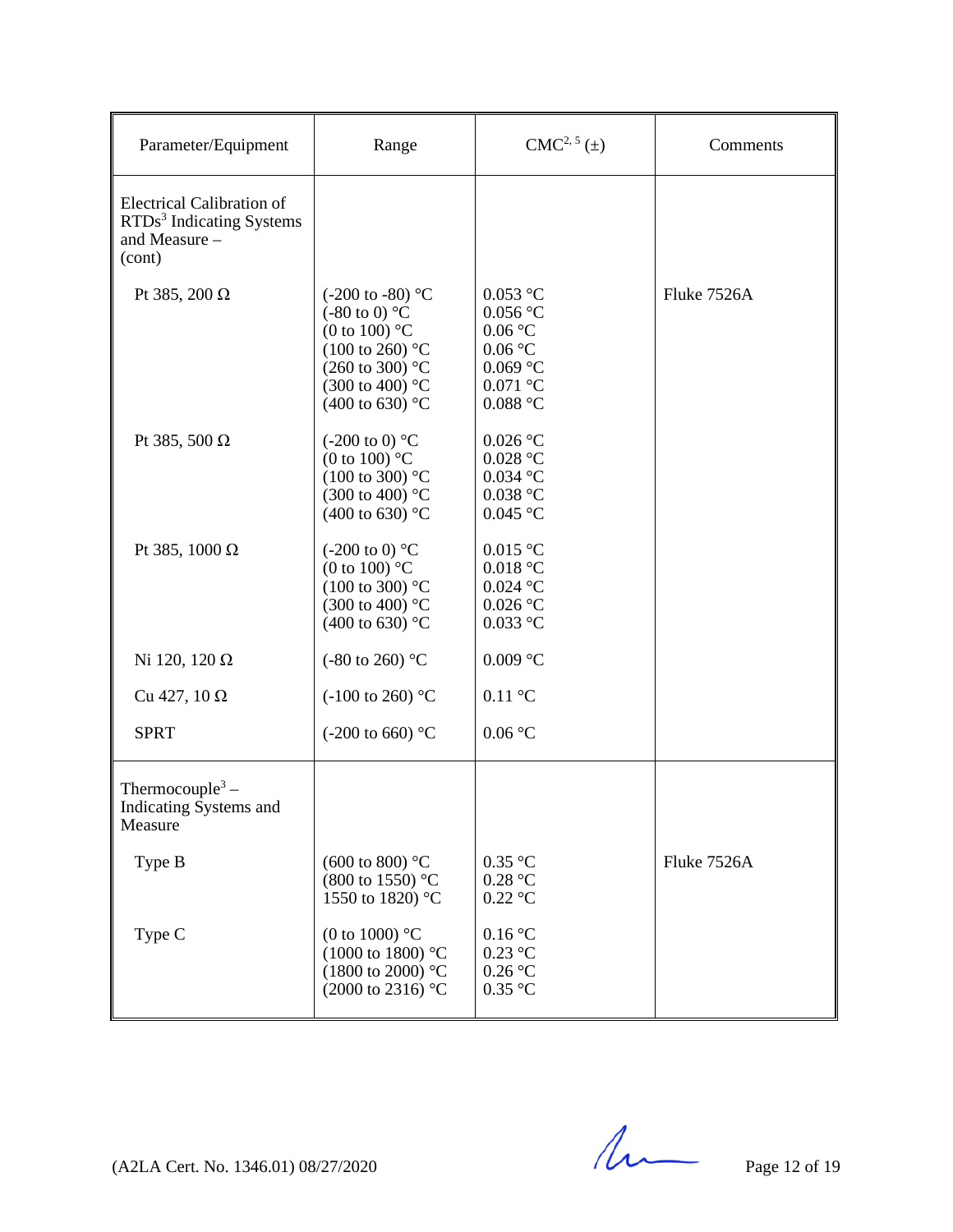| Parameter/Equipment                                                     | Range                                                                                                                                                                                                                                       | $CMC2, 5(\pm)$                                                                                                                                   | Comments    |
|-------------------------------------------------------------------------|---------------------------------------------------------------------------------------------------------------------------------------------------------------------------------------------------------------------------------------------|--------------------------------------------------------------------------------------------------------------------------------------------------|-------------|
| Thermocouple <sup>3</sup> –<br>Indicating Systems and<br>Measure (cont) |                                                                                                                                                                                                                                             |                                                                                                                                                  |             |
| Type E                                                                  | $(-250 \text{ to } -200)$ °C<br>$(-200 \text{ to } -100)$ °C<br>$(-100 \text{ to } 0)$ °C<br>(0 to 600) $\mathrm{^{\circ}C}$<br>(600 to 1000) $^{\circ}$ C                                                                                  | $0.25$ °C<br>$0.12$ °C<br>$0.09$ °C<br>0.08 °C<br>$0.1\ ^{\circ}\textrm{C}$                                                                      | Fluke 7526A |
| Type J                                                                  | $(-210 \text{ to } -100)$ °C<br>$(-100 \text{ to } 800)$ °C<br>(800 to 1200) °C                                                                                                                                                             | $0.14\text{ °C}$<br>$0.09$ °C<br>$0.1\ ^{\circ}\textrm{C}$                                                                                       |             |
| Type K                                                                  | $(-250 \text{ to } -200)$ °C<br>$(-200 \text{ to } -100)$ °C<br>$(-100 \text{ to } 500)$ °C<br>$(500 \text{ to } 800)$ °C<br>(800 to 1372) °C                                                                                               | $0.46\,^{\circ}\mathrm{C}$<br>0.16 °C<br>$0.1 \text{ }^{\circ}C$<br>$0.1 \text{ }^{\circ}C$<br>$0.13$ °C                                         |             |
| Type L                                                                  | $(-200 \text{ to } -100)$ °C<br>$(-100 \text{ to } 900)$ °C                                                                                                                                                                                 | $0.1 \text{ }^{\circ}C$<br>$0.09$ °C                                                                                                             |             |
| Type N                                                                  | $(-250 \text{ to } -200)$ °C<br>$(-200 \text{ to } -100)$ °C<br>$(-100 \text{ to } 0)$ °C<br>(0 to 100) $^{\circ}$ C<br>$(100 \text{ to } 800)$ °C<br>(800 to 1300) °C                                                                      | $0.73$ °C<br>$0.23$ °C<br>$0.12\ ^{\circ}\textrm{C}$<br>$0.11\ ^{\circ}\textrm{C}$<br>$0.1 \text{ }^{\circ}C$<br>$0.12$ °C                       |             |
| Type R                                                                  | $(50 \text{ to } -25)$ °C<br>$(-25 \text{ to } 0)$ °C<br>(0 to 100) $^{\circ}$ C<br>$(100 \text{ to } 400)$ °C<br>(400 to 600) $^{\circ}$ C<br>(600 to 1000) $^{\circ}$ C<br>$(1000 \text{ to } 1600)$ °C<br>$(1600 \text{ to } 1767)$ °C   | $0.55$ °C<br>0.45 °C<br>$0.39$ °C<br>0.28 °C<br>$0.22\ ^{\circ}\textrm{C}$<br>$0.21\text{ °C}$<br>0.19 °C<br>$0.23$ °C                           |             |
| Type S                                                                  | $(-50 \text{ to } -25)$ °C<br>$(-25 \text{ to } 0)$ °C<br>(0 to 100) $^{\circ}$ C<br>$(100 \text{ to } 400)$ °C<br>(400 to 600) $^{\circ}$ C<br>$(600 \text{ to } 1000)$ °C<br>$(1000 \text{ to } 1600)$ °C<br>$(1600 \text{ to } 1767)$ °C | $0.51\ ^{\circ}\textrm{C}$<br>$0.43~^\circ\mathrm{C}$<br>0.38 °C<br>$0.29\ ^{\circ}\textrm{C}$<br>$0.23$ °C<br>$0.22$ °C<br>$0.22$ °C<br>0.26 °C |             |

 $(A2LA$  Cert. No. 1346.01) 08/27/2020 Page 13 of 19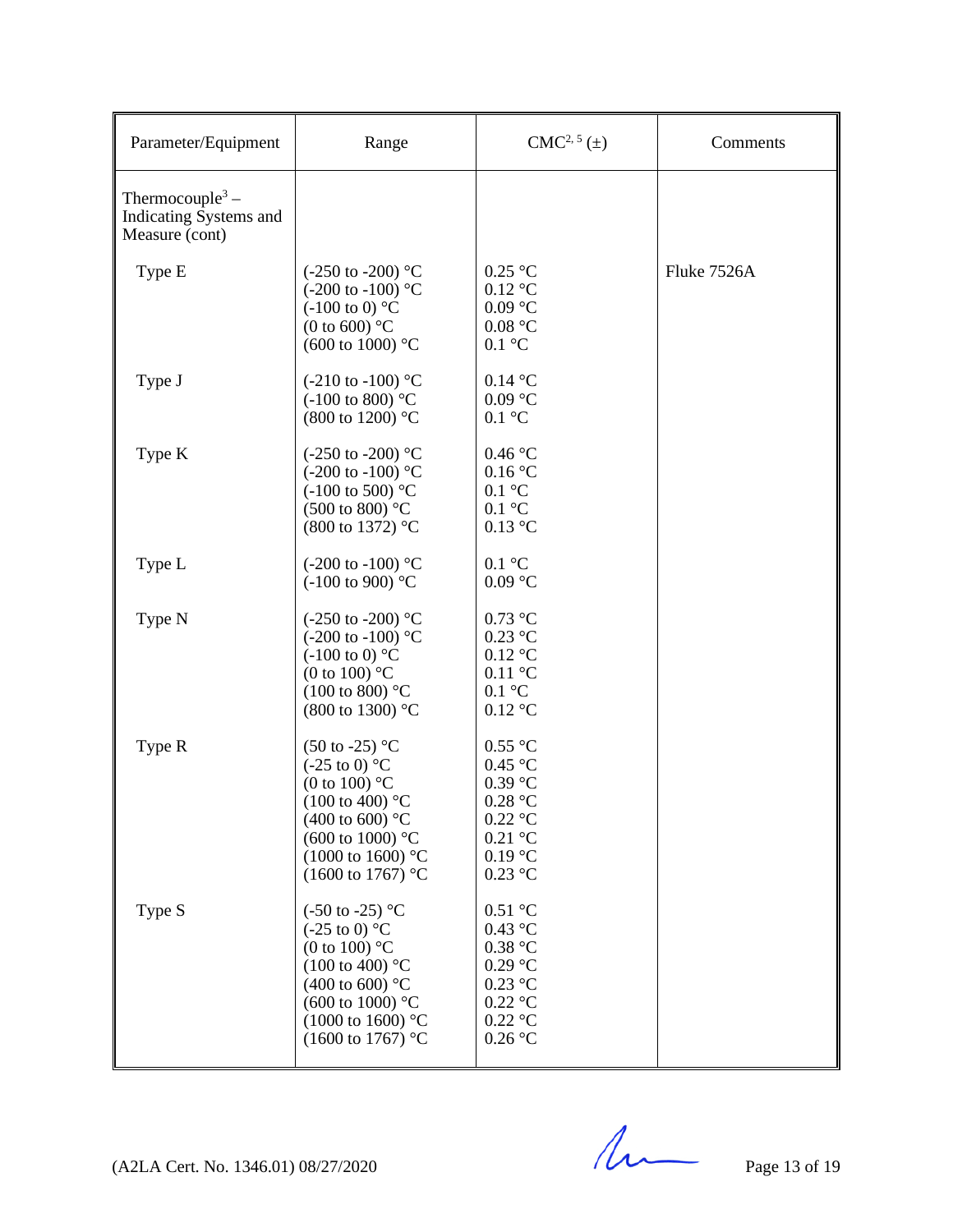| Parameter/Equipment                                                     | Range                                                                                                                                                      | $CMC2, 5(\pm)$                                                                   | Comments           |
|-------------------------------------------------------------------------|------------------------------------------------------------------------------------------------------------------------------------------------------------|----------------------------------------------------------------------------------|--------------------|
| Thermocouple <sup>3</sup> –<br>Indicating Systems and<br>Measure (cont) |                                                                                                                                                            |                                                                                  |                    |
| Type T                                                                  | $(-250 \text{ to } -200)$ °C<br>$(-200 \text{ to } -100)$ °C<br>$(-100 \text{ to } 0)$ °C<br>(0 to 200) $\mathrm{^{\circ}C}$<br>$(200 \text{ to } 400)$ °C | $0.35$ °C<br>0.16 °C<br>$0.11\text{ °C}$<br>$0.09$ °C<br>$0.09$ °C               | Fluke 7526A        |
| Type U                                                                  | $(-200 \text{ to } 0)$ °C<br>(0 to 200) $^{\circ}$ C<br>$(200 \text{ to } 600)$ °C                                                                         | 0.16 °C<br>$0.1 \text{ }^{\circ}C$<br>$0.1 \text{ }^{\circ}C$                    |                    |
| Distortion – Measure <sup>3, 7</sup>                                    | 20 Hz to 20 kHz<br>(20 to 100) kHz                                                                                                                         | 1.0 dB<br>2.0 dB                                                                 | Agilent 8903A      |
| Oscilloscopes <sup>3, 7</sup> –                                         |                                                                                                                                                            |                                                                                  |                    |
| Risetime                                                                | Single Sided                                                                                                                                               | $<120 \text{ ps } \pm 12 \text{ ps}$                                             | Fluke 5522A-SC1100 |
| Bandwidth                                                               | 50 kHz to 100 MHz<br>(100 to 300) MHz<br>(300 to 600) MHz<br>$(0.6 \text{ to } 1.1) \text{ GHz}$                                                           | $1.9\% + 0.10$ mV<br>$2.3\% + 0.10$ mV<br>$4.2 % + 0.10$ mV<br>$5.1\% + 0.10$ mV |                    |

### V. Electrical – RF/Microwave

| Parameter/Range                                       | Frequency                                                                | $CMC2, 4, 5(\pm)$                   | Comments                                            |
|-------------------------------------------------------|--------------------------------------------------------------------------|-------------------------------------|-----------------------------------------------------|
| Return $Loss3$ (VSWR)                                 | 5 MHz to 2 GHz<br>$(2 \text{ to } 12.5) \text{ GHz}$<br>(12.5 to 18) GHz | $0.11$ dB<br>$0.53$ dB<br>$0.85$ dB | Agilent 8902A w/<br>Wiltron 60NF50<br>Wiltron 58A50 |
| Power Meter <sup>3</sup> – Power<br>Reference $@1$ mW | 50 MHz                                                                   | 1.9 %                               | Power transfer using<br>Agilent 432A, 478A-H76      |
| Power Accuracy                                        | $3 \mu W$ to 100 mW                                                      | $0.29\%$                            | Range calibrator                                    |

 $(A2LA$  Cert. No. 1346.01) 08/27/2020 Page 14 of 19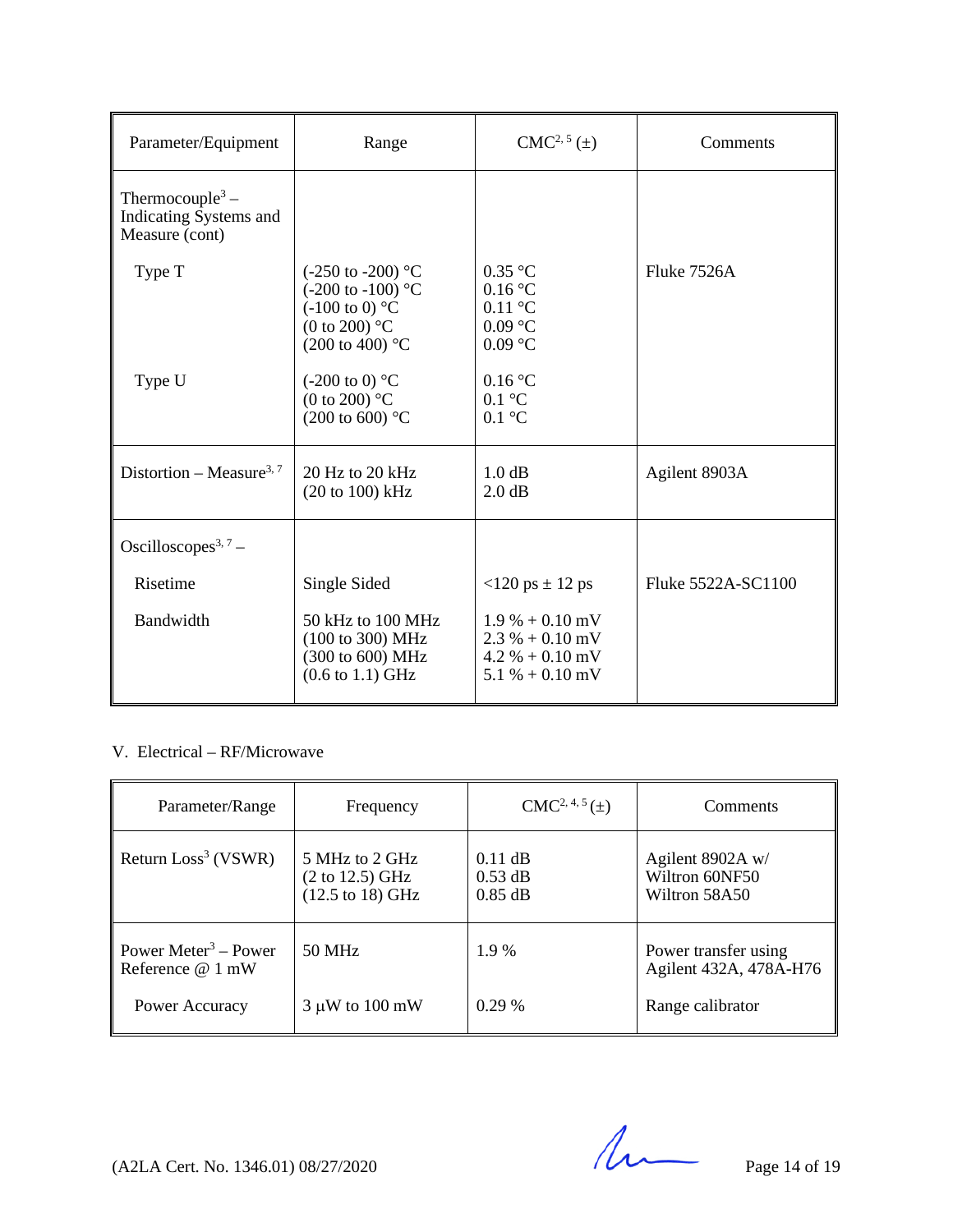| Parameter/Range                                                                                                                                                                                                                                                                                                                                                                                                                                        | Frequency                                                                                                                                                                                                                                                            | $CMC2, 4, 5(\pm)$                                                                                                                                            | Comments                                                                |
|--------------------------------------------------------------------------------------------------------------------------------------------------------------------------------------------------------------------------------------------------------------------------------------------------------------------------------------------------------------------------------------------------------------------------------------------------------|----------------------------------------------------------------------------------------------------------------------------------------------------------------------------------------------------------------------------------------------------------------------|--------------------------------------------------------------------------------------------------------------------------------------------------------------|-------------------------------------------------------------------------|
| Relative Power <sup>3</sup> –<br>Measure                                                                                                                                                                                                                                                                                                                                                                                                               |                                                                                                                                                                                                                                                                      |                                                                                                                                                              |                                                                         |
| $(0 to -10)$ dB<br>$(-10 \text{ to } -20) \text{ dB}$<br>$(-20 \text{ to } -30) \text{ dB}$<br>$(-30 \text{ to } -40) \text{ dB}$<br>$(-40 \text{ to } -50) \text{ dB}$<br>$(-50 \text{ to } -60) \text{ dB}$<br>$(-60 \text{ to } -70) \text{ dB}$<br>$(-70 \text{ to } -80) \text{ dB}$<br>$(-80 \text{ to } -90) \text{ dB}$<br>$(-90 \text{ to } -100) \text{ dB}$<br>$(-100 \text{ to } -110) \text{ dB}$<br>$(-110 \text{ to } -120) \text{ dB}$ | 10 MHz to 26.5 GHz<br>10 MHz to 26.5 GHz<br>10 MHz to 26.5 GHz<br>10 MHz to 26.5 GHz<br>10 MHz to 26.5 GHz<br>10 MHz to 26.5 GHz<br>10 MHz to 26.5 GHz<br>10 MHz to 26.5 GHz<br>10 MHz to 26.5 GHz<br>10 MHz to 26.5 GHz<br>10 MHz to 26.5 GHz<br>10 MHz to 26.5 GHz | $0.046$ dB<br>$0.053$ dB<br>$0.080$ dB<br>$0.098$ dB<br>$0.11$ dB<br>$0.12$ dB<br>$0.13$ dB<br>$0.17$ dB<br>$0.18$ dB<br>$0.19$ dB<br>$0.19$ dB<br>$0.21$ dB | Agilent 8902A                                                           |
| Absolute Power <sup>3</sup> –<br>Measure                                                                                                                                                                                                                                                                                                                                                                                                               |                                                                                                                                                                                                                                                                      |                                                                                                                                                              | Agilent 437B/E4418B:                                                    |
| $(-70 \text{ to } -30) \text{ dBm}$                                                                                                                                                                                                                                                                                                                                                                                                                    | 10 MHz to 18 GHz                                                                                                                                                                                                                                                     | 2.7 %                                                                                                                                                        | Agilent 8484A, N-type                                                   |
| $(-30 \text{ to } 10) \text{ dBm}$                                                                                                                                                                                                                                                                                                                                                                                                                     | 100 kHz to 4.2 GHz<br>$(4.2 \text{ to } 18) \text{ GHz}$<br>$(18 \text{ to } 26.5) \text{ GHz}$                                                                                                                                                                      | 1.4 %<br>1.9%<br>2.4 %                                                                                                                                       | Agilent 8482A, N-type<br>Agilent 8481A, N-type<br>Agilent 8485A, 3.5 mm |
| $(10 to 20)$ dBm                                                                                                                                                                                                                                                                                                                                                                                                                                       | 100 kHz to 4.2 GHz<br>$(4.2 \text{ to } 18) \text{ GHz}$<br>$(18 \text{ to } 26.5) \text{ GHz}$                                                                                                                                                                      | 3.3 %<br>3.5 %<br>3.8%                                                                                                                                       | Agilent 8482A, N-type<br>Agilent 8481A, N-type<br>Agilent 8485A, 3.5 mm |
| Amplitude Modulation <sup>3</sup>                                                                                                                                                                                                                                                                                                                                                                                                                      | $(20 \text{ to } 50) \text{ kHz}$<br>50 kHz to 100 kHz                                                                                                                                                                                                               | 1.4 %<br>3.6 %                                                                                                                                               | Agilent 8902A                                                           |
| Frequency Modulation <sup>3</sup>                                                                                                                                                                                                                                                                                                                                                                                                                      |                                                                                                                                                                                                                                                                      |                                                                                                                                                              |                                                                         |
| Dev: Up to 400 kHz                                                                                                                                                                                                                                                                                                                                                                                                                                     | $(20 \text{ to } 50)$ Hz<br>50 Hz to 100 kHz<br>(100 to 200) kHz                                                                                                                                                                                                     | 5.8%<br>1.4 %<br>5.8%                                                                                                                                        | Agilent 8902A                                                           |
| Phase Modulation <sup>3</sup>                                                                                                                                                                                                                                                                                                                                                                                                                          | 200 Hz to 10 kHz<br>200 Hz to 20 kHz                                                                                                                                                                                                                                 | 4.7 %<br>3.5 %                                                                                                                                               | Agilent 8902A                                                           |

 $(A2LA$  Cert. No. 1346.01) 08/27/2020 Page 15 of 19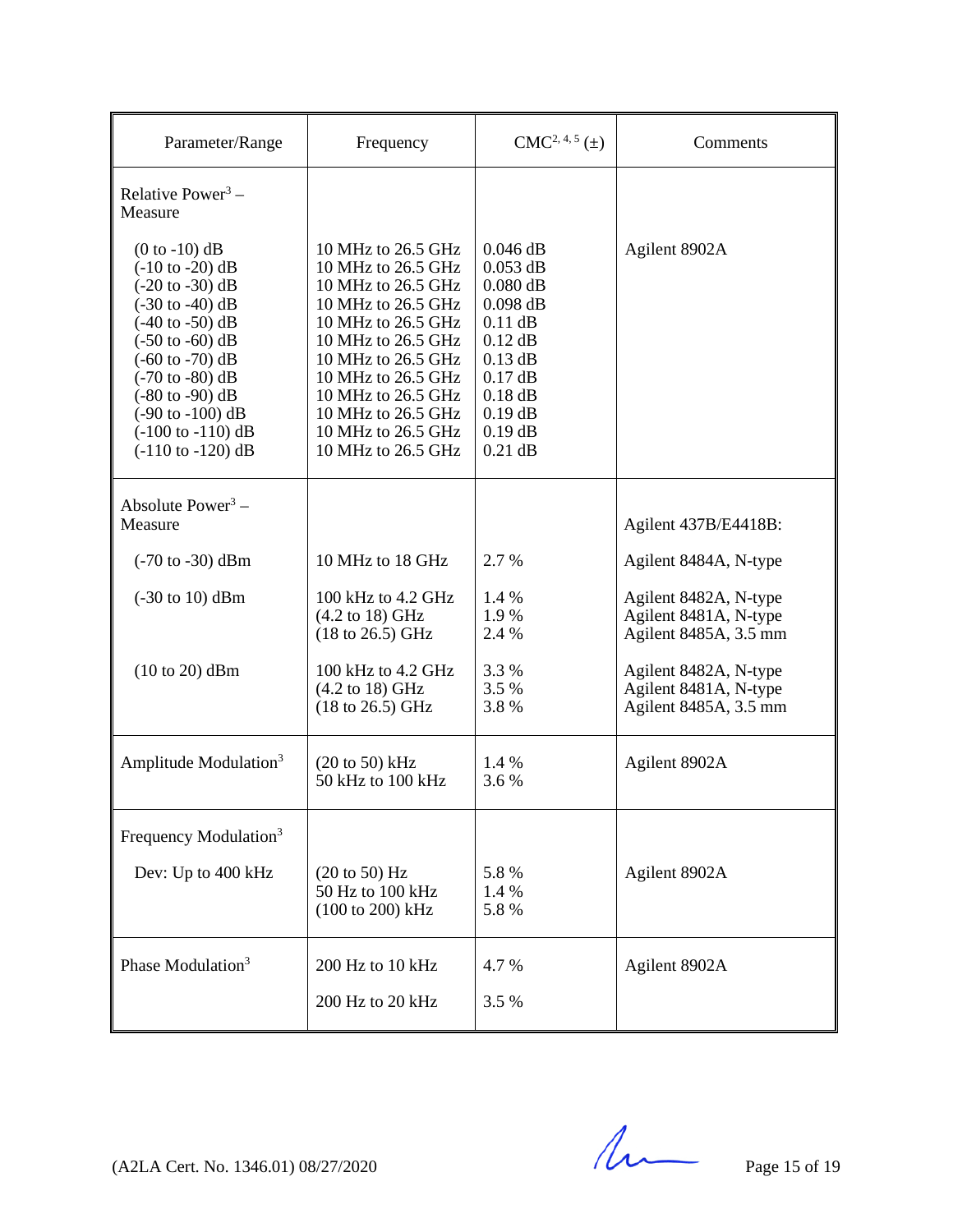## VI. Mechanical

| Parameter/Equipment                                               | Range                                                                                                 | $CMC2, 4, 6(\pm)$                            | Comments                                                                        |
|-------------------------------------------------------------------|-------------------------------------------------------------------------------------------------------|----------------------------------------------|---------------------------------------------------------------------------------|
| Balances <sup>3</sup>                                             | 1 mg to 220 g                                                                                         | $20 \mu g/g$                                 | Class 3 weights                                                                 |
| Scales <sup>3</sup>                                               | 2 mg to $55$ kg                                                                                       | 0.02%                                        | Class F/6 weights                                                               |
| <b>Force Gages</b>                                                | Up to 500 lbf                                                                                         | 0.02%                                        | Class 6/F weights                                                               |
| Durometer Calibration -<br>Direct Verification $3-$               |                                                                                                       |                                              | ASTM D2240                                                                      |
| Indenter Shape and<br>Extension                                   | Orifice Diameter<br>Indenter extension length                                                         | $0.00028$ in<br>$0.00028$ in                 | Optical comparator                                                              |
| <b>Spring Force</b>                                               | Cone angle<br>Tip radius<br>Indenter thickness                                                        | $0.09^\circ$                                 |                                                                                 |
|                                                                   | A, B, O, D, C, DO scales                                                                              | $0.43$ pts                                   | Precision balance                                                               |
| Pneumatic Pressure -<br><b>Measuring Equipment</b>                | $(-12 \text{ to } 300) \text{ psig}$                                                                  | 0.12 %                                       | Fluke 700PV4 w/717<br>300G                                                      |
| and Measure                                                       | $(0 \text{ to } 15)$ psig                                                                             | 0.052 %                                      | Fluke 7526A/725 w/<br>700P04                                                    |
|                                                                   | $(1.5 \text{ to } 710) \text{ psig}$                                                                  | 0.025%                                       | Bell & Howell CEC 6-<br>201-001 DWT                                             |
|                                                                   | $(10 to 10 000)$ psig                                                                                 | $0.10 \% + 0.052$ psi                        | Ametek T-41                                                                     |
| Hydraulic Pressure -<br><b>Measuring Equipment</b><br>and Measure | $(0 to 30)$ psi<br>$(0 to 100)$ psi<br>$(0 to 500)$ psi<br>$(0 to 10 000)$ psi<br>(100 to 10 000) psi | 0.05%<br>0.05%<br>0.06%<br>0.094 %<br>0.12 % | Fluke 7526A/725 w/<br>700P05<br>700P06<br>700P07<br>700P31<br>Deadweight tester |

 $(A2LA$  Cert. No. 1346.01) 08/27/2020 Page 16 of 19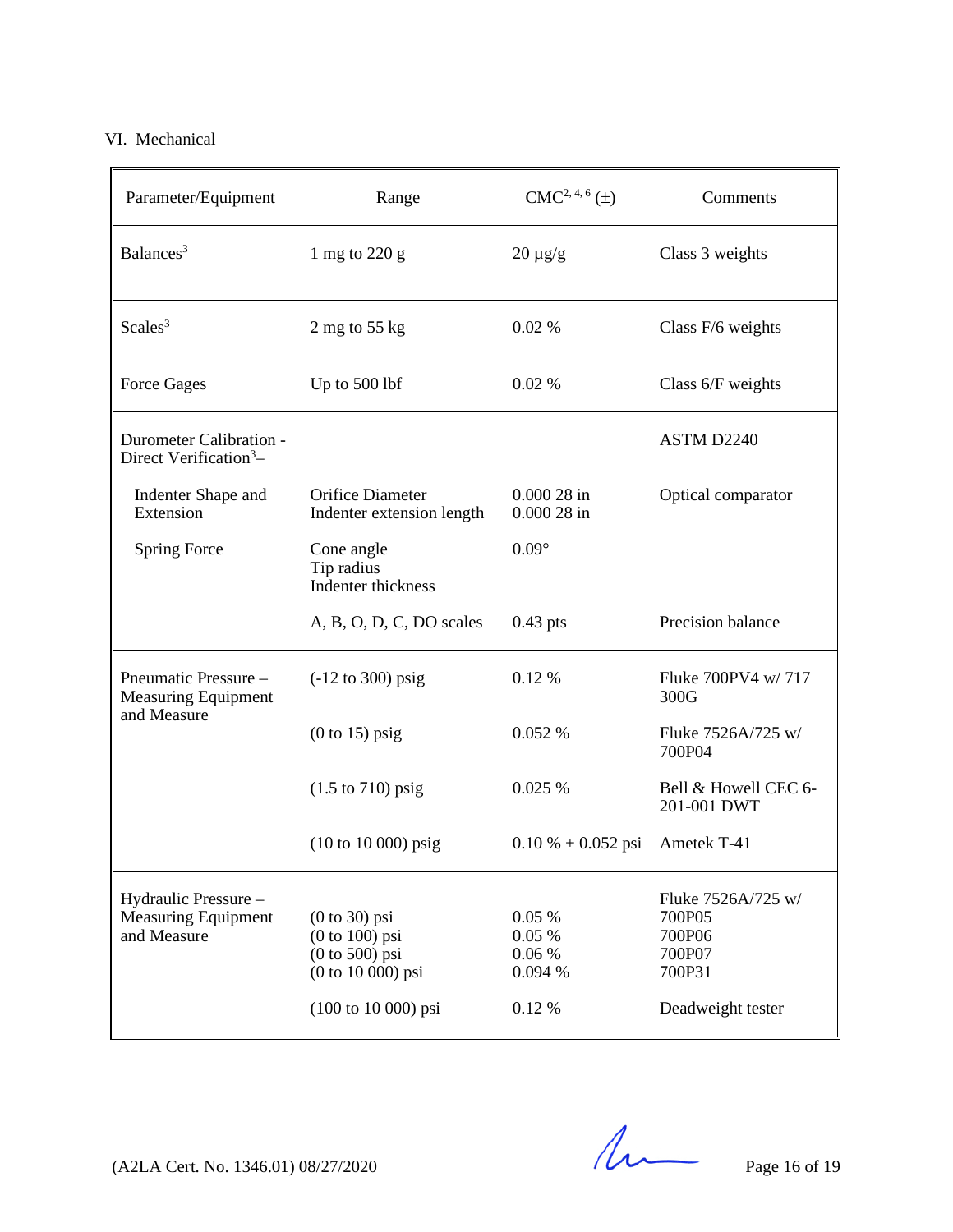| Parameter/Equipment | Range                        | $CMC2, 4(\pm)$ | Comments             |
|---------------------|------------------------------|----------------|----------------------|
| Torque Wrenches     | $(0 to 2000)$ ft $\cdot$ lbf | $0.4\%$        | Torque transducers   |
| Torque Transducers  | $(0 to 2000)$ ft $\cdot$ lbf | $0.16\%$       | Torque arms, weights |

# VII. Thermodynamic

| Parameter/Equipment                                  | Range                                                                                 | $CMC2, 4, 6(\pm)$                   | Comments                             |
|------------------------------------------------------|---------------------------------------------------------------------------------------|-------------------------------------|--------------------------------------|
| Temperature – Measuring<br>Equipment <sup>3, 7</sup> | $(-78 \text{ to } 100)$ °C<br>$(100 \text{ to } 400)$ °C<br>(400 to 600) $^{\circ}$ C | $0.047$ °C<br>$0.1$ °C<br>0.6 °C    | Hart 1522 w/ 5609 w/<br><b>baths</b> |
| Temperature <sup>3, 7</sup> – Measure                | $(-200 \text{ to } 100)$ °C<br>$(100 \text{ to } 400)$ °C<br>(400 to 670) °C          | $0.041$ °C<br>0.067 °C<br>$0.59$ °C | Hart 1522 w/ 5609                    |
|                                                      | $-200$ to 275 °C<br>>275 to 1250 °C                                                   | 1.4 °C<br>$0.4\% + 0.86\degree C$   | Fluke 743B w/Type K                  |
| <b>Infrared Thermometers</b>                         | $(-30 \text{ to } 35)$ °C                                                             | $0.51 \text{ °C}$                   | Hart 9133 black body                 |
|                                                      | (35 to 500) $^{\circ}$ C                                                              | $0.35 \% + 0.5 °C$                  | Hart 4181 black body                 |
| Relative Humidity -                                  |                                                                                       |                                     |                                      |
| <b>Measuring Equipment</b>                           | $(5 \text{ to } 95)$ % RH                                                             | 1.4 % RH                            | Kaymont 2000                         |
| Measure                                              | $(10 \text{ to } 90)$ % RH                                                            | 1.1 % RH                            | Vaisala HMI41/HMP46                  |

 $(A2LA$  Cert. No. 1346.01) 08/27/2020 Page 17 of 19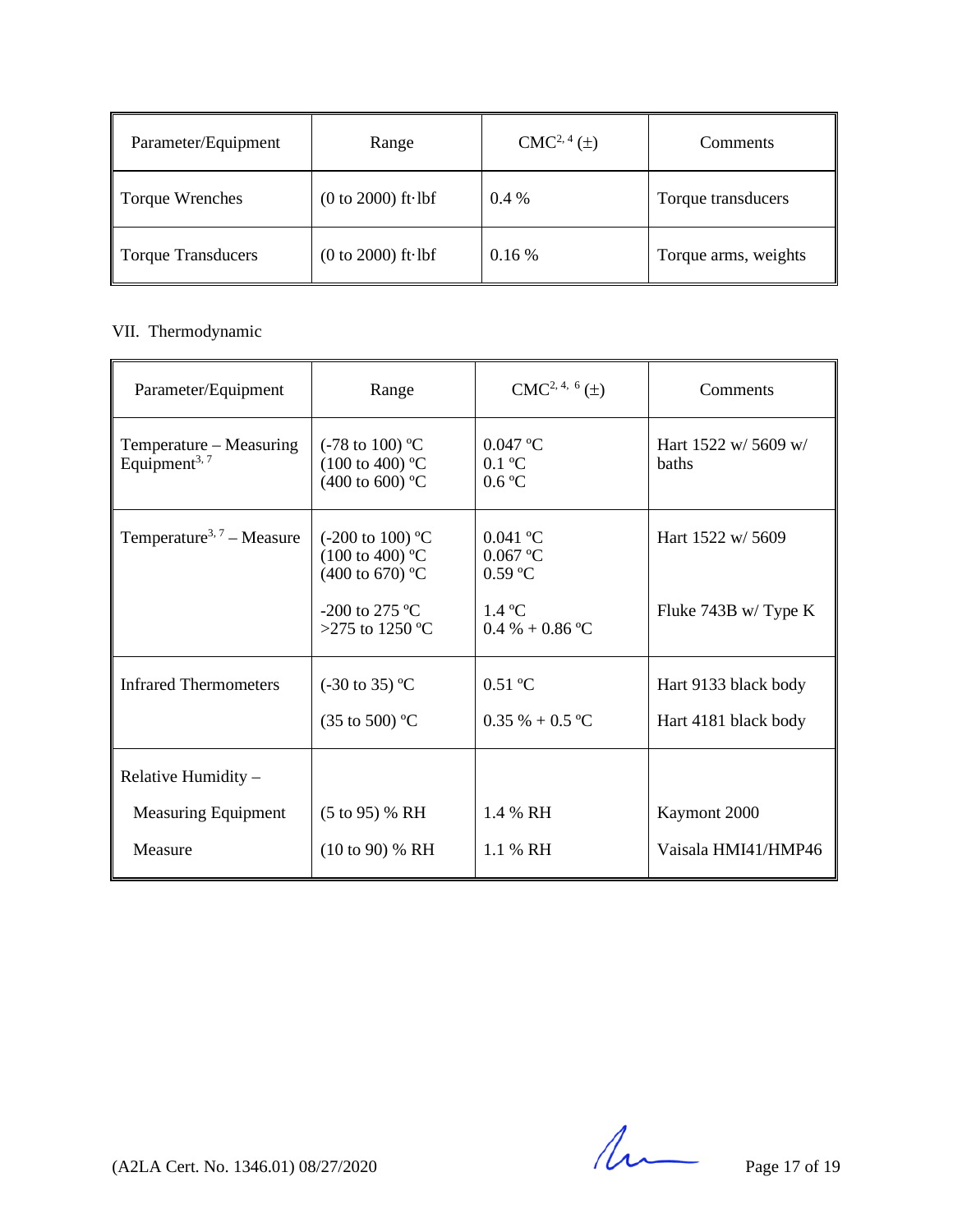#### VIII. Time & Frequency

 $\overline{\phantom{a}}$  , and the set of the set of the set of the set of the set of the set of the set of the set of the set of the set of the set of the set of the set of the set of the set of the set of the set of the set of the s

| Parameter/Equipment                                | Range                                 | $CMC2, 6(\pm)$                                           | Comments                                                         |
|----------------------------------------------------|---------------------------------------|----------------------------------------------------------|------------------------------------------------------------------|
| Frequency <sup>3, 7</sup> –<br>Measuring Equipment | 10 MHz Reference<br>1 mHz to 26.5 GHz | 1.2 parts in $10^{10}$ MHz<br>1.2 parts in $10^{10}$ MHz | Rubidium oscillator<br>Rubidium oscillator<br>and 3325B or 8340B |
| Frequency <sup>3, 7</sup> – Measure                | 1 mHz to 26.5 GHz                     | 1.2 parts in $10^{10}$ MHz                               | Rubidium oscillator<br>locked to 53132A or<br>53181A             |

<sup>1</sup> This laboratory offers commercial calibration service and field calibration service.

- <sup>3</sup> Field calibration service is available for this calibration and this laboratory meets A2LA *R104 – General Requirements: Accreditation of Field Testing and Field Calibration Laboratories* for these calibrations. Please note the actual measurement uncertainties achievable on a customer's site can normally be expected to be larger than the CMC found on the A2LA Scope. Allowance must be made for aspects such as the environment at the place of calibration and for other possible adverse effects such as those caused by transportation of the calibration equipment. The usual allowance for the actual uncertainty introduced by the item being calibrated, (e.g. resolution) must also be considered and this, on its own, could result in the actual measurement uncertainty achievable on a customer's site being larger than the CMC.
- <sup>4</sup> In the statement of CMC, *L* is the numerical value of the nominal length of the device measured in inches; *D* is the length of the diagonal in inches; *R* is the resolution of the unit under test; percentages are percentage of reading unless otherwise indicated.
- <sup>5</sup> The stated measured values are determined using the indicated instrument (see Comments). This capability is suitable for the calibration of the devices intended to measure or generate the measured value in the ranges indicated. CMC's are expressed as either a specific value that covers the full range or as a percent or fraction of the reading plus a fixed floor specification.
- <sup>6</sup> The type of instrument or material being calibrated is defined by the parameter. This indicates the laboratory is capable of calibrating instruments that measure or generate the values in the ranges indicated for the listed measurement parameter.
- <sup>7</sup> Uncertainty components that can be reasonably attributed to the Unit Under Test have not been utilized in the calculation of the CMC value for this measurement parameter.

 $(A2LA$  Cert. No. 1346.01) 08/27/2020

<sup>&</sup>lt;sup>2</sup> Calibration and Measurement Capability Uncertainty (CMC) is the smallest uncertainty of measurement that a laboratory can achieve within its scope of accreditation when performing more or less routine calibrations of nearly ideal measurement standards or nearly ideal measuring equipment. CMCsrepresent expanded uncertainties expressed at approximately the 95 % level of confidence, usually using a coverage factor of  $k = 2$ . The actual measurement uncertainty of a specific calibration performed by the laboratory may be greater than the CMC due to the behavior of the customer's device and to influences from the circumstances of the specific calibration.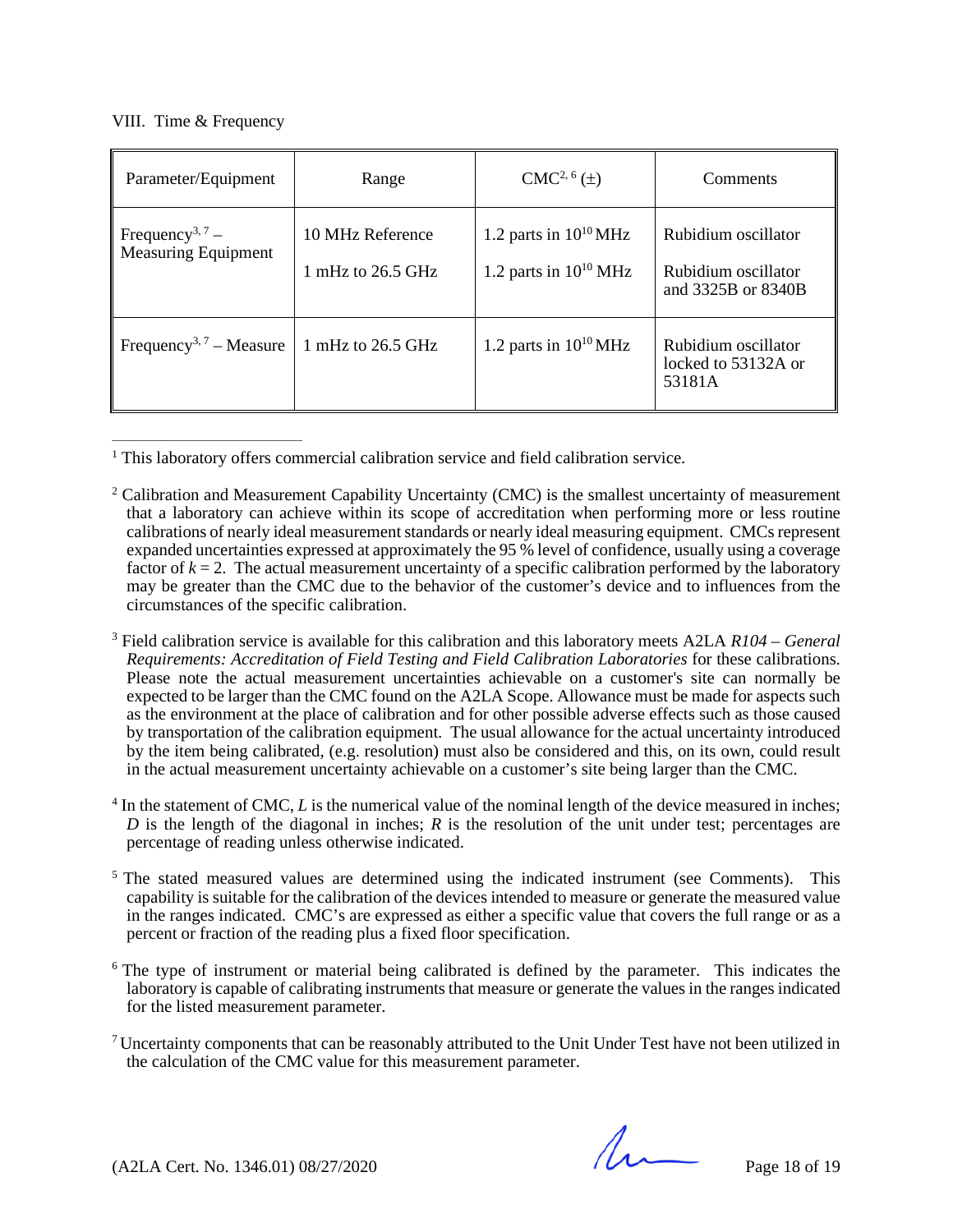<sup>8</sup> This laboratory meets R205 *– Specific Requirements: Calibration Laboratory Accreditation Program* for the types of dimensional tests listed above and is considered equivalent to that of a calibration.

<sup>9</sup> This scope meets A2LA's P112 *Flexible Scope Policy.*

 $(A2LA$  Cert. No. 1346.01) 08/27/2020 Page 19 of 19